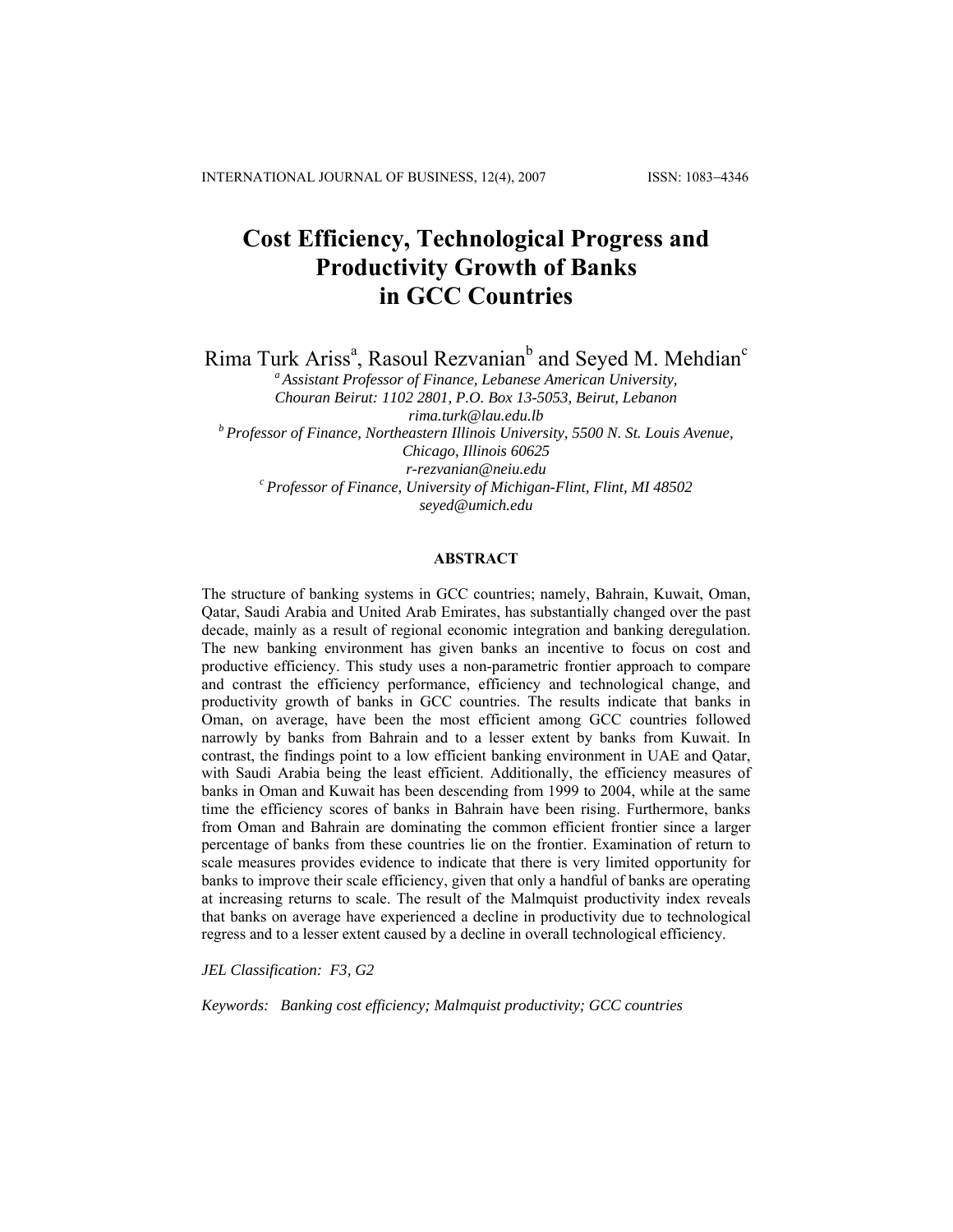# **I. INTRODUCTION**

The recent globalization of financial markets and institutions has created an international and competitive banking environment. Banking industries all over the world struggle with the reality that the market has become global and hence competition has grown intensely. To meet competition and demand of internationalization, the banking firm must launch strategies to operate more efficiently in order to stay competitive. Globalization on the other hand necessitates that the banking regulatory agencies respect international competition and to respond positively to these challenges by relaxing the rigid and inflexible domestically regulated banking system. Consequently, governments are required to promote a deregulated banking environment consistent with the international competitive environment. The survivals of banks in this deregulated, free and open, and yet competitive market depends on their performance and efficiency. It follows that information regarding banking efficiency and performance would assist firms and policy makers in developing policies and plans to improve performance and remain competitive.

Based on the above, it is no surprise that the efficiency performance of banks has been extensively studied during the last two decades in different theoretical and applied directions to constitute a voluminous literature. However, most of the existing literature pertains to developed economies, although a few recent studies have focused on the efficiency performance of developing and emerging economies undergoing structural transition towards financial liberalization<sup>1</sup>.

The Gulf Cooperative Council (GCC), comprising Bahrain, Kuwait, Qatar, Oman, Saudi Arabia and United Arab Emirates (UAE), was born in 1981 out of the need among the six Arab states for a unified economic integration and toward establishing a single market and currency. In the past 25 years, GCC countries have gradually achieved steps toward their economic unification. It is expected that the last step in economic integration will take place in the year 2010 by implementing monetary union among member states. A well-implemented economic integration will further enhance economic ties among the GCC countries and requires an efficient financial system to flow funds to more productive capacity. Therefore, the comparative study of banking performance and efficiency of the GCC countries provides valuable information for bank managers and regulatory agencies to structure and implement managerial and regulatory strategies to prepare their institutions for regional as well as for global competition. It is surprising, however, that only a handful of studies have concentrated on assessing the efficiency of the banking industry in GCC countries<sup>2</sup>. This paper makes an attempt to contribute to the existing literature by empirically examining the efficiency performance of commercial banks operating in GCC countries. Specifically, we compute, compare and contrast several efficiency indices, efficiency change and technological change, and productivity growth of banks in GCC countries. The paper, furthermore, draws a number of practical implications on the basis of findings for managers and policy makers.

The rest of the paper is organized as follows. Section II provides a review of the literature in the area of banking efficiency in GCC countries. Section III briefly outlines the recent reforms and economics conditions of the GCC countries. Section IV presents the methodology and data. Section V describes empirical results, and section VI concludes the paper with a number of policy implications.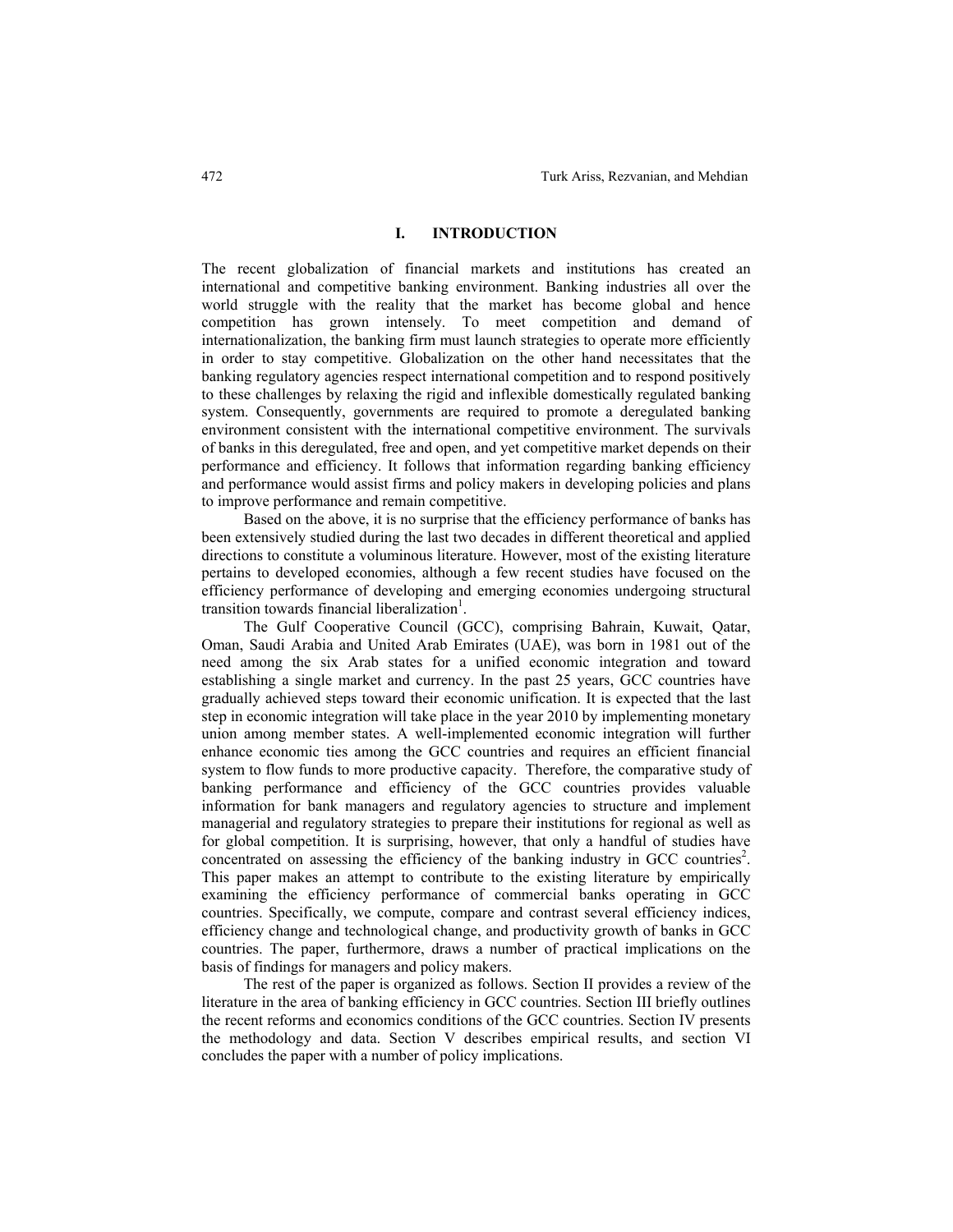# **II. REVIEW OF LITERATURE**

An extensive body of literature exists on cost and productive efficiency in banking using single-country or multi-country samples. However, there are a limited number of studies in which attempts have been made to measure and evaluate the efficiency performance of banking firms operating in the GCC countries.

For instance, Darrat et al. (2003) estimate a number of efficiency indices for banks operating in Kuwait over a period between 1994 and 1997, using the Data Envelopment Analysis (DEA) approach. Their study provides evidence to indicate that the overall efficiency of banks in Kuwait is on average 68% and that the cause of this inefficiency is a combination of allocative and overall technical inefficiency. Darrat et al. further investigate the productivity progress of these banks and document that banks in Kuwait have enjoyed about 28% productivity growth over the period under study. They also show that this productivity growth is generally caused by technological progress whereas the role of increase in technical efficiency, as part of this progress, is not significant. In addition, the findings of these authors reveal that small banks are more efficient than their larger counterparts and that profitability, measured by several financial ratios, is positively correlated with efficiency indices.

Limam (2004), alternatively, uses a stochastic frontier model to examine the technical efficiency of banks in Kuwait from 1994 to 1999. He finds that, over this period, the average efficiency index of all banks is 0.91, with the most efficient bank being 99.7% technically efficient and least efficient bank being 86.3% efficient. Limam reports that most banks in his sample are scale efficient; therefore, increasing bank size through mergers and acquisition does not substantially enhance technical efficiency of the merged banks. Additionally, Limam provides evidence to suggest that there is a positive association between efficiency and profitability for larger banks.

In another paper Limam (2001) examines the comparative efficiency of 52 banks operating in GCC during 1999 by employing the DEA approach. He reports that banks in Bahrain and Saudi Arabia are more efficient than banks operating in other GCC countries. He relates the superior performance of banks in Bahrain and Saudi Arabia to the favorable operating environment in these countries. Limam reports that while size, equity capital and age of the bank are positively correlated with technical efficiency, there is no association between profitability and technical efficiency of banks in GCC countries.

Islam (2003) compares the performance of domestic and foreign banks in GCC countries by using time-series financial ratio analysis. He documents that banks operating in Bahrain, Oman and the United Arab Emirates in particular have enhanced their financial performance in the past several years. He further reports that most commercial banks in GCC countries are financially healthy based on financial ratio analysis.

The most recent study by Grigorian and Manole (2005) examines the technical efficiency of four out of six GCC countries; namely, Bahrain, Kuwait, Qatar, and UAE relative to their Singapore counterparts. The results of this study show that banks in Bahrain, on average, are more technically efficient compared to other GCC countries, but they still lag behind their Singaporean counterparts. Grigorian and Manole also report that inefficiencies are largely caused by pure technical inefficiency and to a lesser extent by scale inefficiency.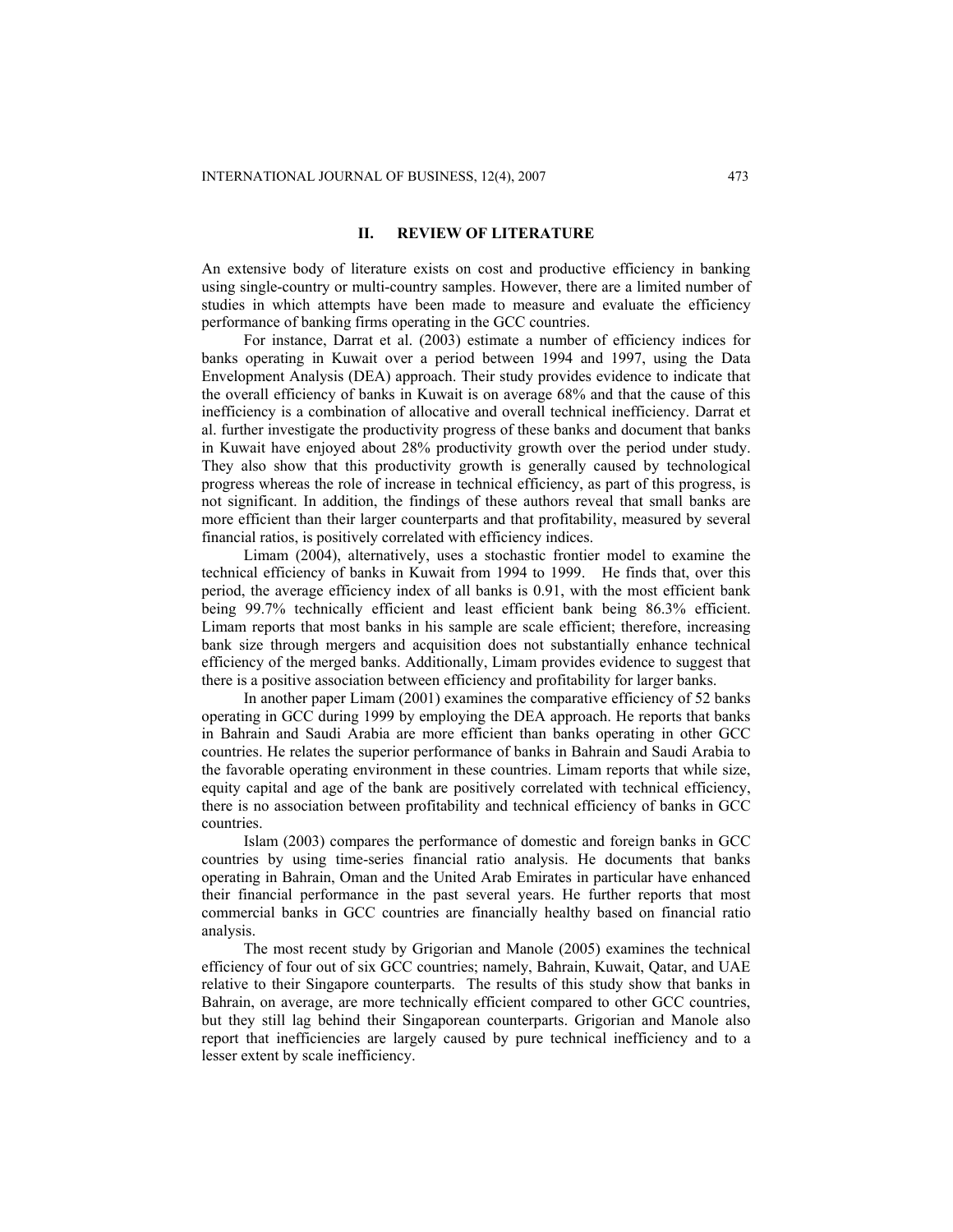Our study differs from the existing literature on banking efficiency of the GCC countries on several fronts. First, we use most current inputs/outputs/input prices data sets of banks operating in GCC counties to reflect the most recent changes in the face of increasing domestic and international banking deregulation and competition. Second, we define and employ a set of inputs and outputs that is more consistent with the standard definitions of inputs and outputs in the banking literature. This, of course, enables us to compare the efficiency indices across different countries in order to obtain a better sense of the efficiency differentials. Finally, contrary to previous studies, our sample contains the entire banks that operate in all six GCC countries.

# **III. RECENT DEVELOPMENTS IN THE BANKING ENVIRONMENT OF GCC COUNTRIES**

This section presents a brief description of economic conditions and recent financial developments in each of the banking sectors of the GCC countries, including financial liberalization efforts. Islam (2003) provides a comprehensive examination of the structure of regulations, regulatory reforms, and supervision in each of four GCC countries, including Bahrain, Kuwait, Oman and Saudi Arabia.

## **A. Bahrain**

Bahrain is the smallest country among all GCC countries with a GDP of only \$11 billion. In the year 2004, the financial sector in this country represented the largest component of GDP, accounting for more than 30% of output. Over the past decades, the Bahrain Monetary Authority (BMA) provided incentives for major international financial institutions to operate in the country as off-shore Banking Unit (OBUs), and the country established itself as a regional banking hub. According to Molyneux and Iqbal (2005), around one third of the OBUs are from the Arab region, one third from Western Europe, 20 percent are American, and the rest are from Asia. Many Islamic banks were also established as off-shore banks, a policy that caused Bahrain to hold the largest concentration of Islamic banks in the region. In contrast to the size of the OBU financial sector, however, the domestic banking sector in Bahrain is among the smallest in the region. At the end of 2004, there were 24 commercial banks in Bahrain, mostly foreign banks, with five banks owning over 70 percent of local assets (Economist Intelligence Unit (EIU) Country profile, 2006).

#### **B. Kuwait**

Kuwait's economy is small, open and mostly dependent on oil with the petroleum industry accounting for nearly half of the country's GDP. Kuwait has eight largely privately owned commercial banks, including two Islamic banks. The Kuwaiti banking sector displays the highest level of concentration among GCC countries. In 2002, all international rating organizations improved their ratings of most Kuwaiti banks, including the National Bank of Kuwait, which became the highest rated bank in all emerging markets. The Central Bank of Kuwait (CBK) took on an effective regulatory role in 1984 after a debt crisis engulfed commercial banks, following the collapse of the informal stock market, the Souq al Manakh, and also in the early 1990s following the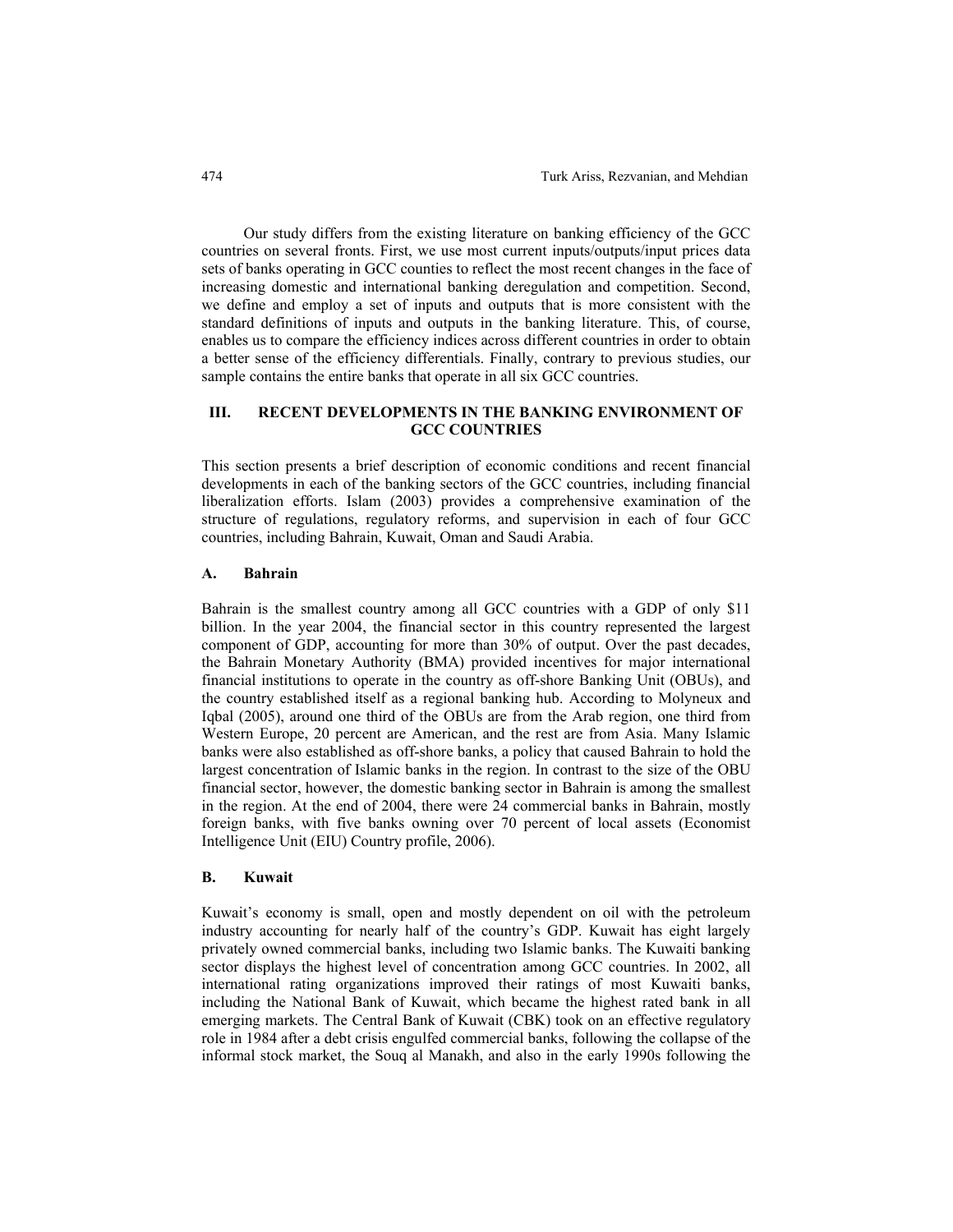Iraqi occupation of Kuwait. In January 2004, foreign banks were permitted to set up operations in Kuwait provided they received approval from the CBK. The new banking regulation, however, allows foreign banks to operate only one bank and requires that half of their workforce be made up of Kuwaiti nationals within a period of three years.

# **C. Oman**

The Omani economy is a free market economy with low taxation, no capital control and liberal investment laws. Like Saudi Arabia, Oman is heavily dependent on the oil sector, which accounts for 30 percent of GDP. The Omani banking system is the smallest in the GCC region. There are 15 commercial banks, 6 of which are local banks and 9 are foreign banks. The Omani banking sector is highly concentrated with the top 4 banks holding around 80 percent of the total banking sector assets at the end of 2004. Following rising concerns over non-performing loans in the late 1990s, the Central Bank of Oman (CBO) imposed stringent provisioning requirements on the banking sector. Deregulation measures were also undertaken with the removal of ceilings on deposits in Omani Riyals (OR) and the liberalization of interest rates in January 1999 (Molyneux and Iqbal, 2005). In recent years, The CBO has encouraged consolidation and mergers as a means of strengthening the local banking sector by providing incentives in the form of tax breaks for five years and cheap deposits. Capital requirements were also increased from OR 30mn to OR 50mn for local commercial banks. With the domestic consumer market relatively well served, local banks are seeking to expand within the region<sup>3</sup>.

## **D. Qatar**

Qatari nationals, on average, stand as the wealthiest in the Gulf region, with a GDP per capita around US\$ 40,000, compared to US\$ 24,000 for United Arab Emirates (UAE), US\$ 20,000 for Kuwait and US\$ 15,000 for Bahrain, while GDP per capita for Saudi Arabia and Oman hovered around US\$ 10,000 in 2004 (EIU Country profile, 2006). The Qatari economy is heavily dependent on oil and gas. While this sector contributed to more than 60 percent to GDP in 2004, the finance sector accounted for less than 7 percent of GDP. Fifteen commercial banks operate in Qatar, eight of which are foreign and the remaining domestic banks account for about 80 percent of banking assets. Qatar National Bank, which is partly government owned, holds nearly 50 percent of total deposits and is involved in funding most government programs. Like most other GCC countries, all Qatari banks have to prepare their accounts in line with international standards, and have to comply with a 10 percent capital adequacy ratio. Deregulation measures were first undertaken in 1995. In 2001, the Qatari Central Bank (QCB) removed all interest rate ceilings and introduced the Qatar Monetary Rate, in an effort to stimulate greater competition and to promote financial liberalization in the banking system.

# **E. Saudi Arabia**

The Saudi Arabian economy is dominated by the oil sector, which accounts for around 35 percent of GDP. The population of Saudi Arabia is about six times the UAE, but the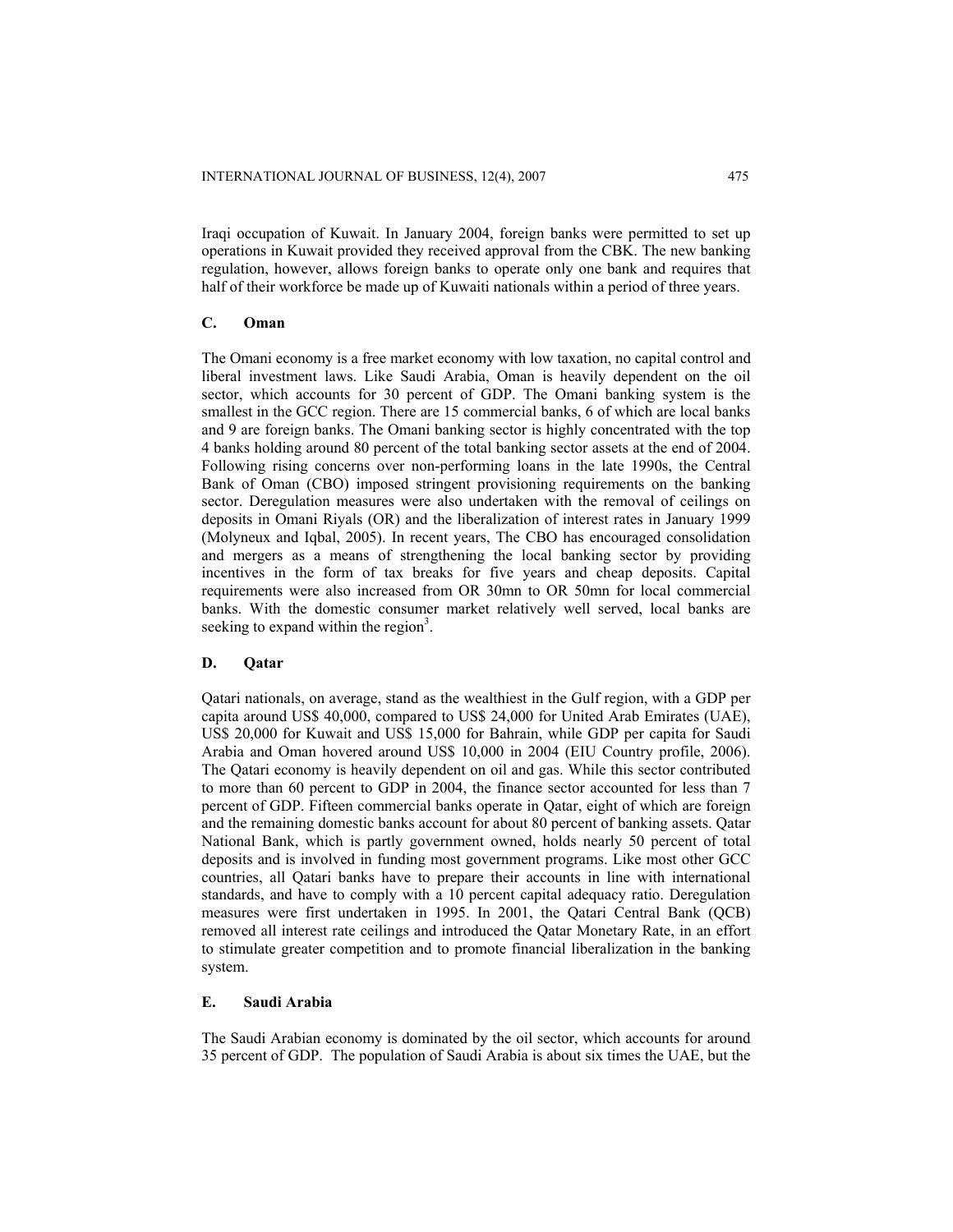kingdom has less than 20 percent the number of banks in the UAE, even though its banking sector is the largest among GCC countries. There are 11 Saudi commercial banks in the country, four of which are wholly Saudi owned, and the remaining are joint ventures with foreign banks<sup>4</sup>. No new foreign bank was allowed to enter the Saudi banking system since 1975, but a new era of openness was ushered recently. Foreign banks in Saudi Arabia are allowed to hold up to 10 percent of the shares of a domestic company, as long as the investment does not exceed 10 percent of the bank's own equity capital. In recent years, consumer lending has been rapidly expanding, but borrowing limits were tightened as a significant portion of credit has financed stock market investments (EIU Country Profile, 2006).

#### **F. United Arab Emirates (UAE)**

The establishment of the UAE Central Bank in 1980 came in response to a chaotic financial environment in terms of bank proliferation, credit expansion, and real estate speculation following the oil boom. A remarkably large number of banks operate in disproportion with the capacity of the total market, with five leading banks controlling around two thirds of total assets<sup>5</sup>. In the absence of a recognized credit bureau, retail lending is based on the individual's or family's reputation, which raises serious concerns about the asset quality of the loan portfolio of banks in the event of an economic downturn. However, major lending projects involve some level of government backing. This makes the risk of default relatively low and rating agencies have recently issued rating upgrades for UAE banks. Furthermore, Islamic banking is taking on a prominent role in UAE. Banks are embracing Islamic banking through either an Islamic window or through a fully-fledged Islamic financial institution. Despite tight competition in the industry, the banking sector in UAE is strong, liquid and profitable.

#### **IV. METHODOLOGY AND DATA**

#### **A. Methodology**

In this study, we use a non-parametric frontier approach to calculate efficiency indices for GCC banks. We first compute the overall efficiency (OE) index for each bank as the ratio of the minimum potential total cost to the actual total cost incurred by each bank in the sample. The OE is then decomposed into several efficiency indices to better pinpoint the sources of overall inefficiency. These efficiency indices are allocative efficiency (AE), overall technical efficiency (OTE), pure technical efficiency (PTE) and scale efficiency (SE). Let bank k be an observation in a sample of K banks, the OE of this bank can be written as:

$$
OE_k = OTE_k \times AE_k
$$
 (1)

The (OTE) of bank k assesses the efficiency of this bank relative to a frontier that is characterized by constant returns to scale (CRS). The OTE can be further decomposed into two efficiency indices to determine the sources of overall technical inefficiency. The first one is PTE which determines the bank's efficiency relative to a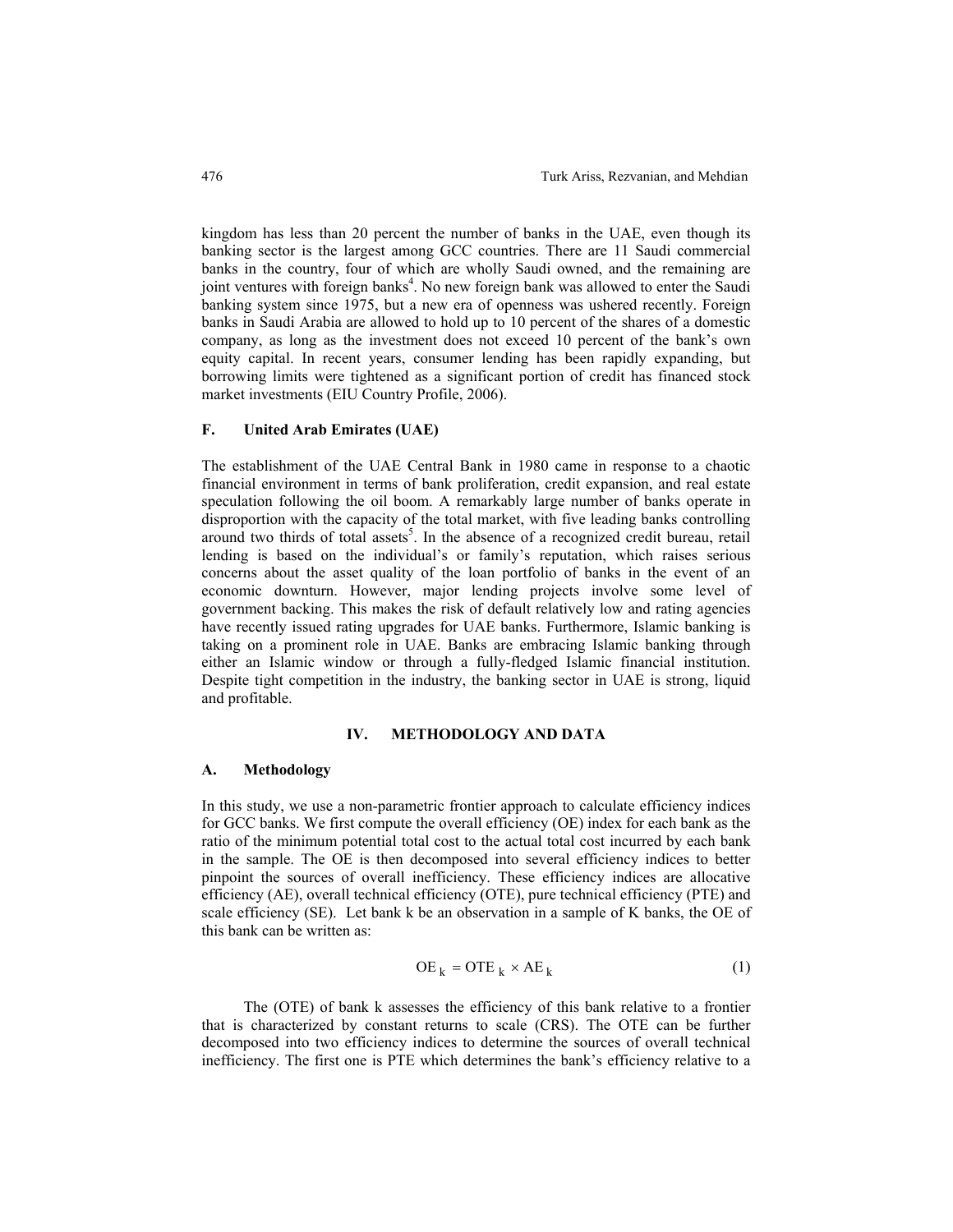frontier that exhibits constant as well as variable returns to scale. The other index, SE, measures whether or not the bank operates at constant returns to scale (optimal scale) or at increasing or deceasing returns to scale (sub-optimal scale). Formally, the technical efficiency of bank k can be written as:

> k  $SE_i = \frac{OTE_k}{PTE_k}$  $\overline{OTE}_i = \overline{PTE}_k \times \overline{SE}_k$ where

The following linear programming problem  $(L)$  for bank k  $(k=1, \ldots, K)$  is solved in order to calculate overall technical efficiency for this bank.

$$
\min \lambda_k
$$
\n
$$
y_k \leq zY
$$
\n
$$
\lambda_k x_k \geq zX
$$
\n
$$
z \geq 0
$$
\n
$$
k = 1, \dots, K
$$
\n(LP1)

where:

K is number of firms in the sample.

 $y_k$  is a vector of outputs produced by firm k of dimension  $(1, m)$ 

 $x_k$  is a vector of inputs utilized by firm k of dimension  $(1, n)$ 

Y is a matrix of observed outputs of dimension (m, N)

X is a matrix of observed inputs of dimension (n, N)

Z is an intensity vector

In order to compute the PTE for bank k (denoted by  $\theta_k$  for firm k), we solve LP1 for bank k with  $\sum_{k=1}^{K} z_k = 1$  as an additional constraint. After computing the OTE and  $\sum_{k=1} z_k =$ 

PTE for bank k, the scale efficiency index for this bank is calculated as:

$$
SE_k = \frac{OTE_k}{PTE_k} = \frac{\lambda_k}{\theta_k}
$$

 $SE_k = 1$  implies that bank k is scale efficient and operates at CRS. If  $0 < SE_k < 1$  the bank k is scale inefficient.

To examine the overall efficiency (OE) for bank k, we first solve the following linear program to calculate the potential minimum total cost for this bank: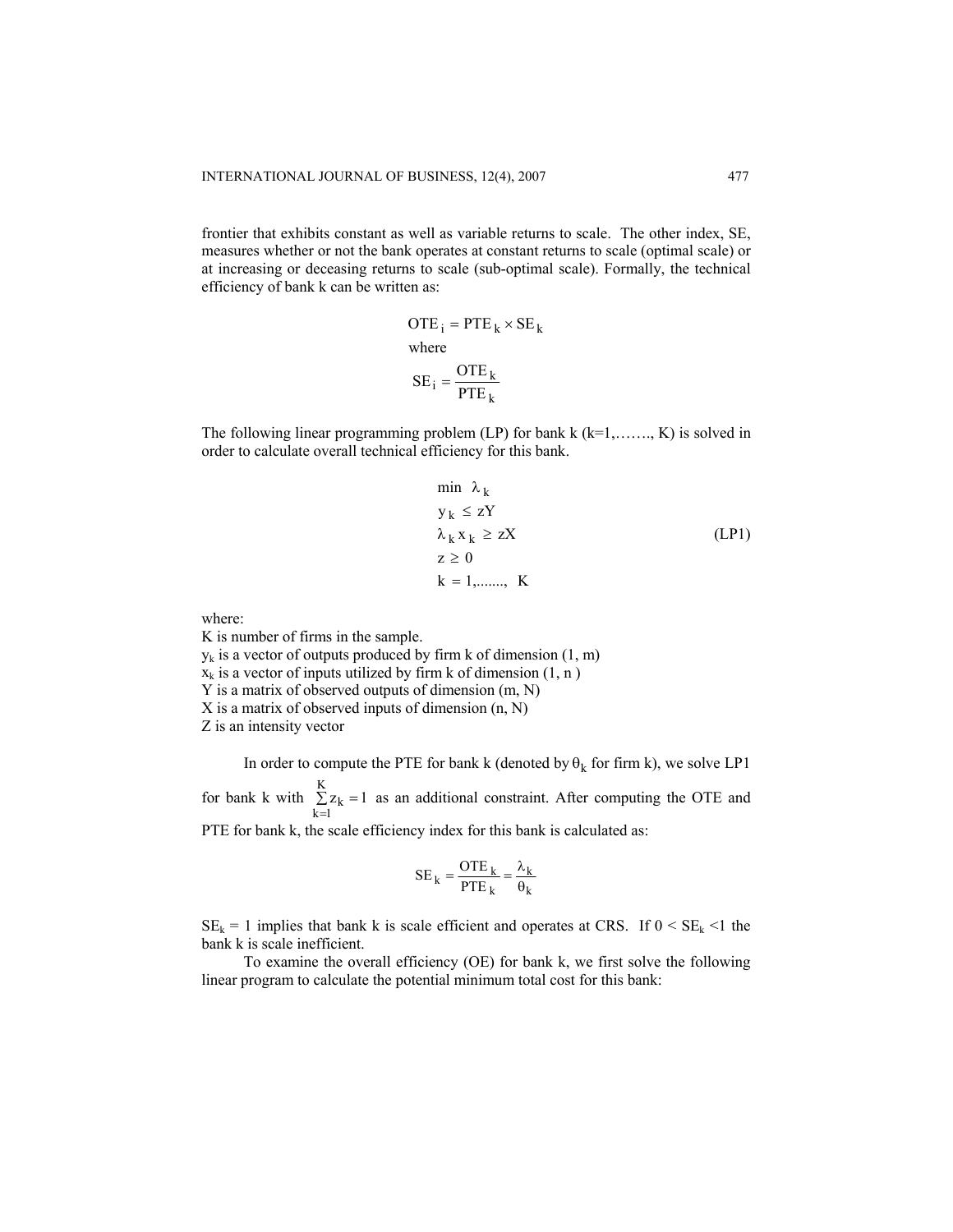$$
C_i^* = \min p \times x
$$
  
\n
$$
y_i \le zY
$$
  
\n
$$
x_i \ge zX
$$
  
\n
$$
z \ge 0
$$
  
\n(LP2)

Where all variables are as defined earlier and  $C^*$  is the minimum potential total cost and p is a vector of input prices. In the second step, we compute the overall efficiency as the ratio of the calculated minimum cost to the observed total cost incurred,

$$
OE_k = \frac{C_k^*}{C_k}
$$

Finally, the allocative efficiency, which is a measure of efficiency that discloses the degree of "optimal input mix" utilization given cost minimization, is calculated as:

$$
AE_k = \frac{OE_k}{OTE_k}
$$

It follows that:

$$
OE_k = PTE_k \times SE_k \times AE_k
$$

To investigate the inter-temporal productivity growth of the banks between 1999 and 2004, we estimate the Malmquist index. This index decomposes productivity growth index of bank k into two measures, technological change and change in technical efficiency. Following Färe and Grosskopf (1990) and Berg et al. (1992), the Malmquist index of productivity growth for bank k is written as:

$$
M_k = \Delta OTE_k \times \Delta T_k \tag{3}
$$

where  $M_k$  is the Malmquist measure of productive growth of bank k between 1999 and 2004, ∆OTE<sub>k</sub> is the overall technical efficiency gain (loss) of bank k between 1999 and 2004,  $\Delta T_k$  = the technological progress (regress) of bank k over the period.

Note that  $M_k > 1$  ( $M_k < 1$ ) specifies productivity growth (productivity decline) between 1999 and 2004. In addition, the first term on the right hand side of Equation (3) represents the change in overall technical efficiency between two years. The second term,  $\Delta T$ , stands for technological change during this period. If  $\Delta OTE_k > 1$  ( $\Delta OTE_k <$ 1), the relative OTE of bank k has increased (declined) between the two years and if  $\Delta T_k > 1$  ( $\Delta T_k < 1$ ) then bank k exhibits technological progress (technological regress) between 1999 and 2004.

# **B. Data**

The geographic coverage of this study is the six Gulf countries that are member of the Gulf Cooperative Council (GCC), namely Bahrain, Kuwait, Oman, Qatar, Saudi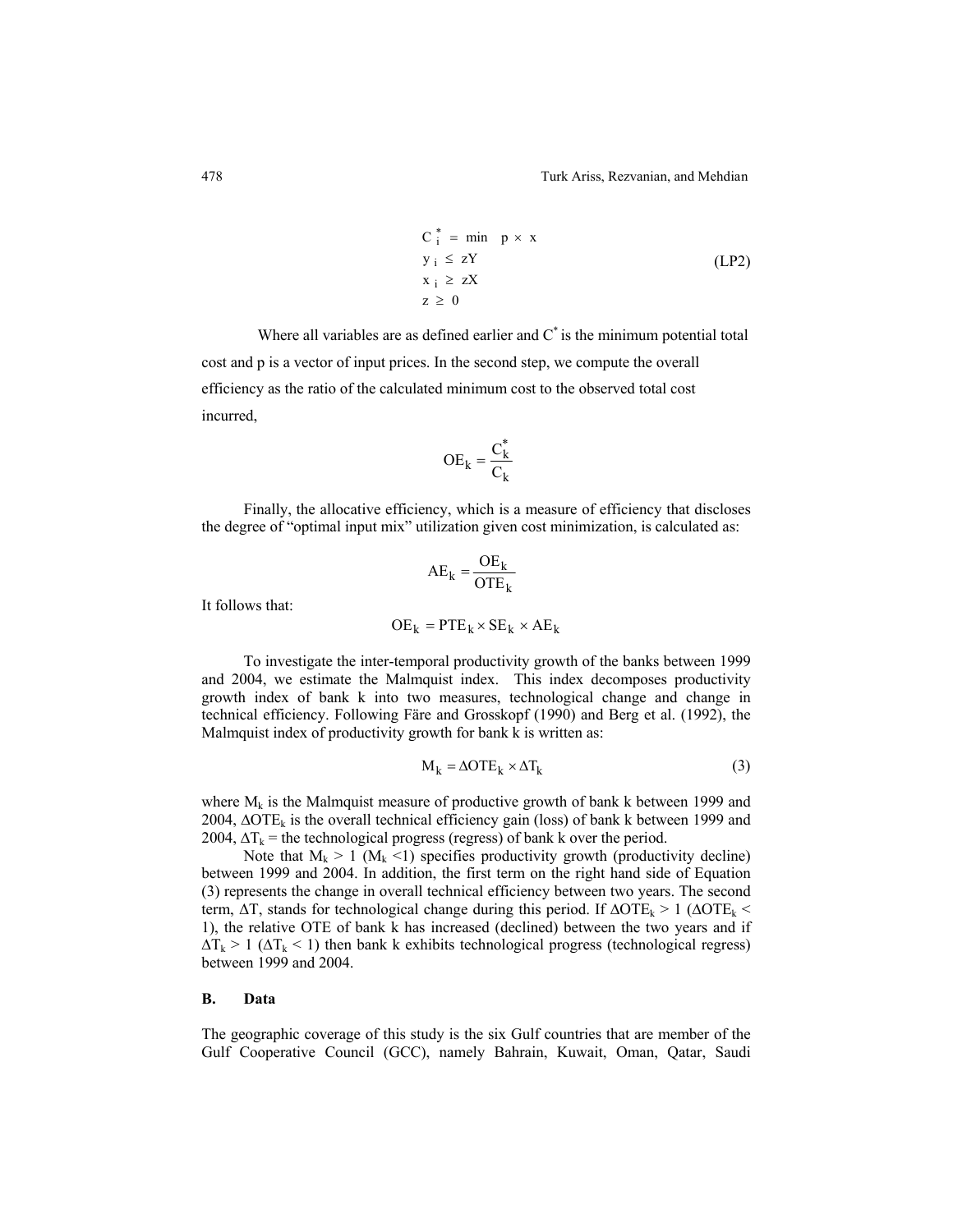Arabia, and United Arab Emirates. The period under study is 1999-2004. The major source of data is the BankScope database provided by Fitch-IBCA (International Bank Credit Analysis Ltd). In the case of missing information, we referred to the original financial information provided by the banks' annual financial report. We excluded foreign banks, special financial institutions and finance companies from our sample to avoid comparison problems among different types of financial institutions that could be characterized by different objective functions of technologies. Our panel data included 270 observations consisting of 6 banks from Bahrain, Kuwait and Qatar, 14 banks from UAE, 5 banks from Oman, and 8 banks from Saudi Arabia operating between 1999 and 20046 . After deleting 10 observations with missing values, there remains a total of 260 observations.

The issue of definition and measurement of bank inputs and outputs is still not settled in the banking literature. The major argument evolves around the treatment of deposits as an input or output. *Intermediation* and *Asset* approaches argue that deposits are inputs used in production process to produce outputs. On the other hand, *Value added* and *User Cost* approaches treat deposits as output by arguing that deposits create value to the bank and impose opportunity costs to the depositors. In this study, we follow Berger and Humphrey (1997) and employ the intermediation approach. We assume that banks use deposits along with labor and fixed assets to produce earning assets such as loans, securities, and other earning assets. Therefore, bank outputs are defined as: net loans (Y1), securities (Y2), and "other earning assets" (Y3). The three inputs are: borrowed funds  $(X1)$ , labor  $(X2)$  and fixed assets  $(X3)$ . The price of inputs are computed as follows: price of borrowed funds (P1) as the ratio of interest expense to borrowed funds, price of labor (P2) as the ratio of employee salary and benefits to total assets<sup>7</sup>, and price of fixed assets (P3) as the ratio of the expenditure on premises and fixed assets to the book value of fixed assets. Total cost is the sum of interest expense, labor cost, and cost of premises and fixed assets.

Table 1 provides means of the outputs, inputs and input prices for all GCC banks as well as individual GCC countries<sup>8</sup>. The difference in the average size of banks measured by total assets is evident from Table 1. Saudi banks are the largest among GCC countries followed by Bahrain and Kuwait. The average size of banks in other GCC countries; namely UAE, Oman and Qatar, are below the mean of the overall sample, with Oman banks being the smallest. Although the mix of earning assets in the asset portfolio of the GCC countries differs, there has been a clear pattern of increase in loans and decrease in securities and in other earning assets. For example, in 1999, the ratio of loans, securities and other earning assets to total earning assets were 46.78, 32.10, and 21.11 percent respectively. In the year 2004, loans as a percentage of total earning assets increased to 54.16 percent and at the same time the percentage of securities and other earning assets declined to 28.44 and 17.40 percent respectively. Table 1 also provides information on the cost of inputs. As the figures show, the price of fund (P1, defined as the interest paid on borrowed funds) had a declining trend for the period under study; the highest interest, however, was consistently paid by banks in Oman, Bahrain, and Kuwait. Although the price of labor (P2, defined as wages per unit of total asset) does not follow a clear pattern for the period of the study, banks in Oman, Saudi Arabia and UAE, on average, paid higher salary per dollar of asset. In terms of the price of fixed assets (P3), again there does not exist a clear pattern; however, Bahrain, Oman and Qatar show the highest expenditure on premises and fixed assets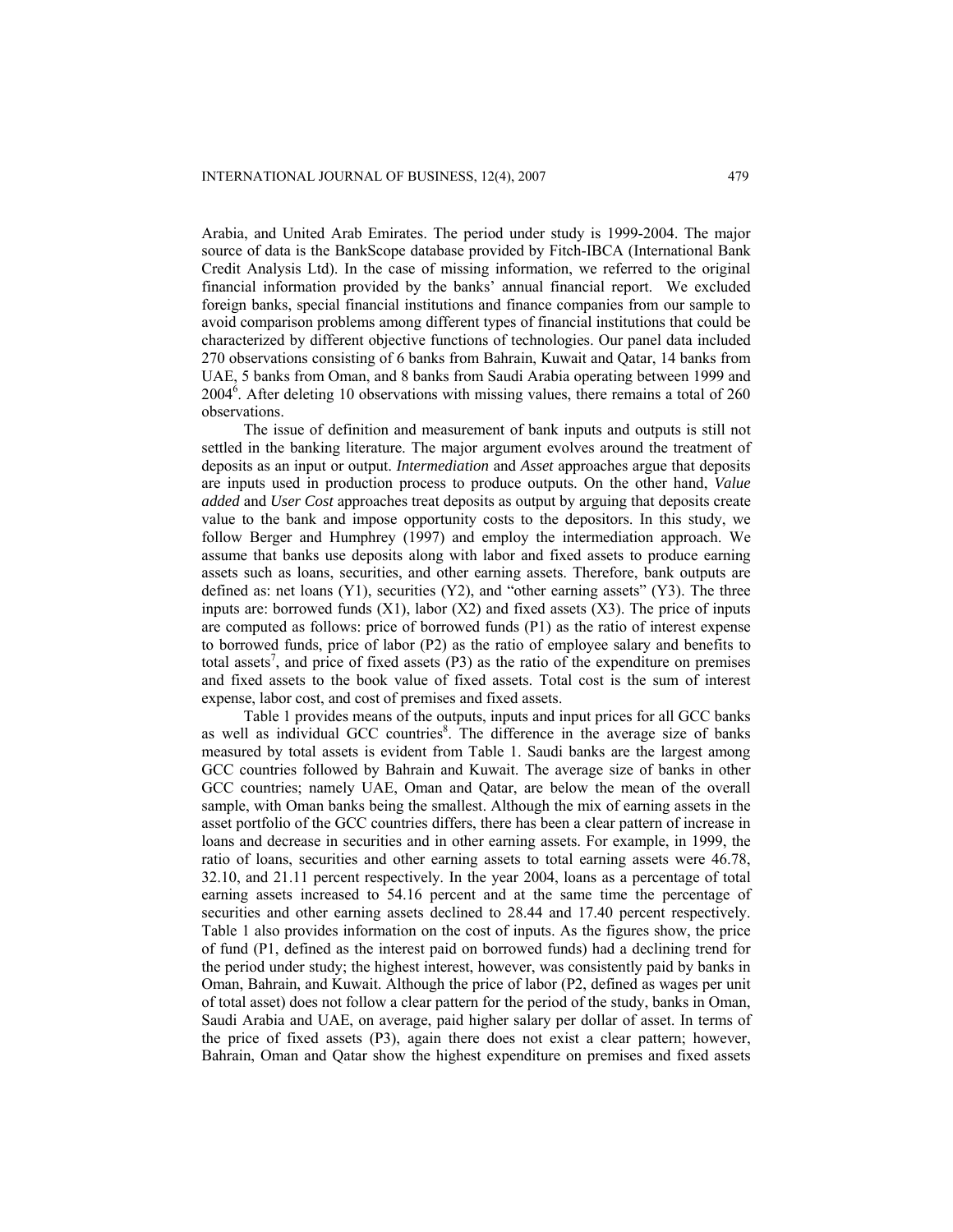per unit of fixed assets. Overall, banks in Oman seem to have the highest operating costs compared to other GCC countries<sup>9</sup>.

|                |                                              |         | Table 1                                                     |         |         |         |
|----------------|----------------------------------------------|---------|-------------------------------------------------------------|---------|---------|---------|
|                |                                              |         | Mean of the outputs, inputs, and price of inputs, 1999-2004 |         |         |         |
|                | 1999                                         | 2000    | 2001                                                        | 2002    | 2003    | 2004    |
|                | All GCC Banks (No. of observations $= 260$ ) |         |                                                             |         |         |         |
| Y1             | 2409.29                                      | 2556.13 | 2633.31                                                     | 2995.42 | 3393.07 | 3868.88 |
| Y2             | 1652.86                                      | 1784.26 | 1839.59                                                     | 2011.19 | 2066.06 | 2031.55 |
| Y3             | 1087.09                                      | 1193.33 | 1138.89                                                     | 1131.35 | 1086.73 | 1243.26 |
| X1             | 4687.29                                      | 4986.55 | 4994.39                                                     | 5417.88 | 5734.68 | 6107.54 |
| X <sub>2</sub> | 47.74                                        | 50.22   | 51.12                                                       | 53.90   | 53.67   | 57.76   |
| X3             | 84.70                                        | 83.58   | 77.67                                                       | 77.91   | 75.88   | 71.26   |
| P <sub>1</sub> | 0.0473                                       | 0.0520  | 0.0399                                                      | 0.0204  | 0.0152  | 0.0     |
| P <sub>2</sub> | 0.0096                                       | 0.0096  | 0.0097                                                      | 0.0095  | 0.0095  | 0.0088  |
| P3             | 0.7015                                       | 0.6906  | 0.8368                                                      | 0.8970  | 0.9709  | 0.8600  |
| <b>TA</b>      | 5501.82                                      | 5933.94 | 5940.31                                                     | 6494.14 | 6905.63 | 7448.88 |
|                | Bahrain Banks (No. of observations = 35):    |         |                                                             |         |         |         |
| Y1             | 3132.05                                      | 3493.83 | 3427.93                                                     | 2995.42 | 3953.38 | 3050.66 |
| Y <sub>2</sub> | 1892.59                                      | 2113.28 | 2271.04                                                     | 2011.19 | 2737.25 | 3041.34 |
| Y3             | 2256.21                                      | 2055.01 | 2022.90                                                     | 1131.34 | 2092.64 | 1960.16 |
| X1             | 6616.03                                      | 6804.05 | 6765.30                                                     | 5417.88 | 7623.71 | 6598.05 |
| X2             | 63.68                                        | 70.73   | 70.93                                                       | 53.90   | 49.74   | 55.17   |
| X3             | 93.15                                        | 92.57   | 86.48                                                       | 77.90   | 98.82   | 49.83   |
| P <sub>1</sub> | 0.0462                                       | 0.0569  | 0.0434                                                      | 0.0204  | 0.0155  | 0.0187  |
| P <sub>2</sub> | 0.0082                                       | 0.0083  | 0.0084                                                      | 0.0095  | 0.0081  | 0.0081  |
| P <sub>3</sub> | 0.7938                                       | 0.9285  | 1.5983                                                      | 0.8970  | 2.2974  | 1.3448  |
| <b>TA</b>      | 7777.77                                      | 8135.45 | 8202.86                                                     | 8826.40 | 9290.78 | 8346.18 |
|                | Kuwait Banks (No. of observations = $36$ ):  |         |                                                             |         |         |         |
| Y1             | 2056.25                                      | 2299.25 | 2657.23                                                     | 3323.94 | 3883.25 | 4309.79 |
| Y <sub>2</sub> | 2424.95                                      | 2184.36 | 2228.10                                                     | 2505.38 | 2475.44 | 2336.19 |
| Y3             | 882.43                                       | 1057.57 | 1329.75                                                     | 1590.06 | 1801.26 | 1508.47 |
| X1             | 4690.94                                      | 4829.79 | 5373.39                                                     | 6324.30 | 6753.42 | 6781.75 |
| X <sub>2</sub> | 36.03                                        | 36.52   | 37.44                                                       | 40.94   | 42.81   | 46.72   |
| X3             | 75.78                                        | 74.45   | 62.48                                                       | 64.74   | 62.57   | 64.28   |
| P <sub>1</sub> | 0.0559                                       | 0.0577  | 0.0400                                                      | 0.0258  | 0.0204  | 0.0226  |
| P <sub>2</sub> | 0.0065                                       | 0.0063  | 0.0059                                                      | 0.0054  | 0.0049  | 0.0053  |
| P <sub>3</sub> | 0.4769                                       | 0.4559  | 0.5255                                                      | 0.4426  | 0.6236  | 0.6035  |
| <b>TA</b>      | 5576.77                                      | 5780.99 | 8208.86                                                     | 7616.34 | 8366.03 | 8458.45 |
|                | Oman Banks (No. of observations = 30):       |         |                                                             |         |         |         |
| Y1             | 1125.33                                      | 1199.48 | 1436.55                                                     | 1466.64 | 1443.26 | 1542.42 |
| Y <sub>2</sub> | 166.24                                       | 129.38  | 180.41                                                      | 137.14  | 243.16  | 229.03  |
| Y3             | 155.48                                       | 137.64  | 177.50                                                      | 210.04  | 204.60  | 338.57  |
| X1             | 1272.23                                      | 1216.38 | 1556.37                                                     | 1629.63 | 1634.46 | 1691.60 |
| X <sub>2</sub> | 17.21                                        | 19.55   | 22.93                                                       | 27.00   | 29.28   | 31.52   |
| X3             | 18.36                                        | 14.82   | 19.24                                                       | 19.45   | 18.41   | 18.35   |
| P <sub>1</sub> | 0.0532                                       | 0.0575  | 0.0460                                                      | 0.0268  | 0.0215  | 0.0189  |
| P <sub>2</sub> | 0.0119                                       | 0.0135  | 0.0049                                                      | 0.0138  | 0.0144  | 0.0143  |
| P3             | 0.9931                                       | 1.0229  | 0.9286                                                      | 1.1633  | 1.2808  | 1.2483  |
| <b>TA</b>      | 1528.07                                      | 1788.59 | 1885.95                                                     | 1968.02 | 2009.73 | 2236.72 |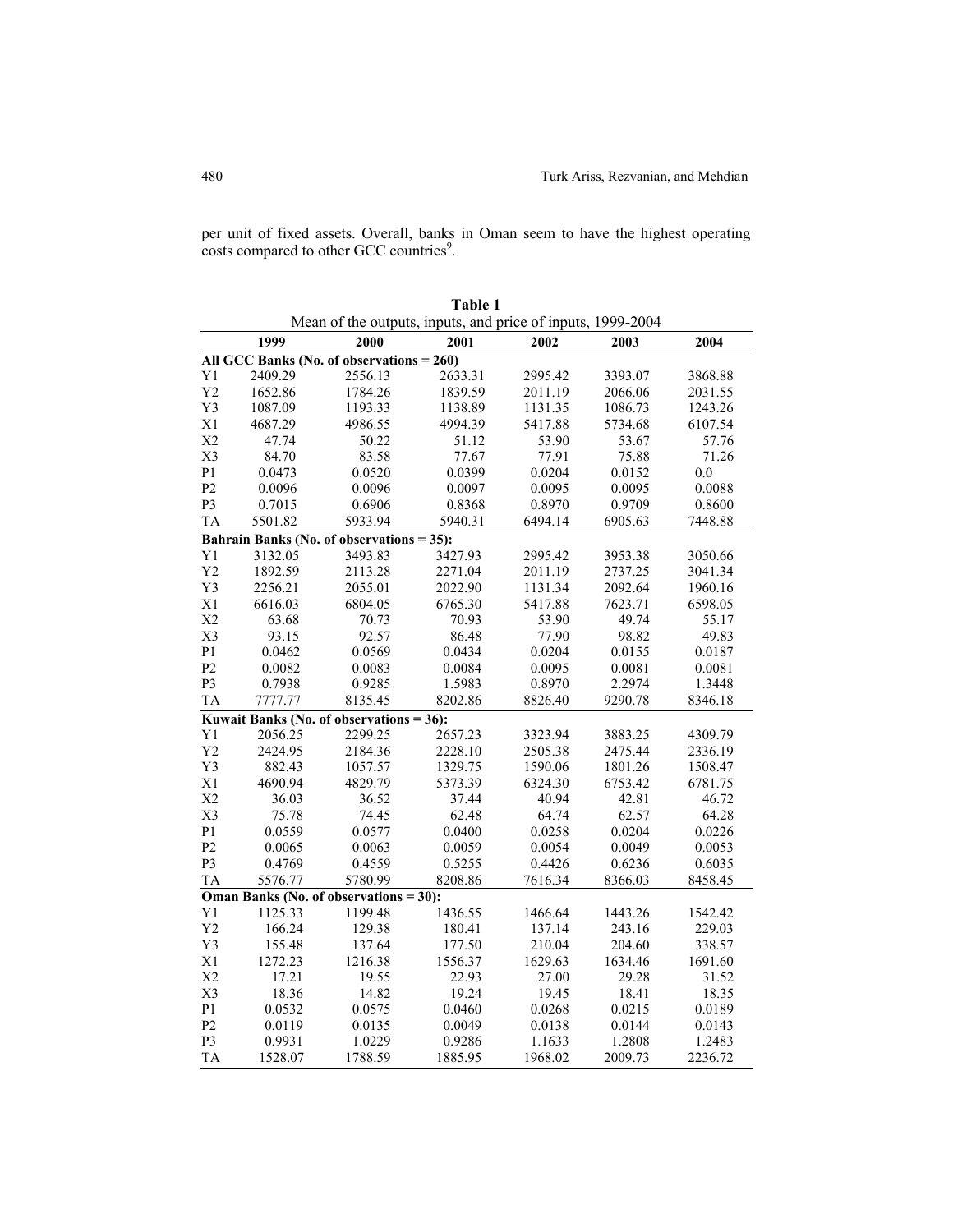|                | 1999                                          | 2000     | 2001     | 2002     | 2003     | 2004     |
|----------------|-----------------------------------------------|----------|----------|----------|----------|----------|
|                | Qatar (No. of observations = 29):             |          |          |          |          |          |
| Y1             | 1245.82                                       | 1589.09  | 1436.72  | 1604.51  | 1587.29  | 1921.35  |
| Y2             | 351.04                                        | 475.13   | 180.40   | 450.42   | 486.28   | 610.29   |
| Y3             | 361.30                                        | 745.39   | 177.50   | 472.31   | 409.84   | 516.92   |
| X1             | 1658.26                                       | 2390.19  | 1556.37  | 2282.89  | 2084.55  | 2589.60  |
| X2             | 13.61                                         | 19.46    | 22.93    | 17.09    | 16.50    | 19.31    |
| X3             | 11.92                                         | 16.43    | 19.24    | 16.08    | 19.81    | 45.28    |
| P <sub>1</sub> | 0.0609                                        | 0.0643   | 0.0460   | 0.0211   | 0.0142   | 0.0114   |
| P <sub>2</sub> | 0.0107                                        | 0.0081   | 0.0126   | 0.0085   | 0.0094   | 0.0064   |
| P <sub>3</sub> | 1.0906                                        | 0.7863   | 1.1275   | 1.5032   | 1.0704   | 1.0658   |
| <b>TA</b>      | 2056.33                                       | 2961.70  | 2379.48  | 2634.53  | 2606.44  | 3201.54  |
|                | Saudi Arabia Banks (No. of observations = 47) |          |          |          |          |          |
| Y <sub>1</sub> | 4721.04                                       | 4884.65  | 5107.31  | 5753.64  | 6817.16  | 8683.54  |
| Y2             | 4642.04                                       | 5251.22  | 5473.23  | 5817.67  | 5949.25  | 6217.09  |
| Y3             | 1584.52                                       | 1765.88  | 1669.70  | 1412.11  | 1357.61  | 2161.63  |
| X1             | 10443.52                                      | 11278.18 | 11379.17 | 11952.91 | 13038.65 | 15193.04 |
| X <sub>2</sub> | 116.71                                        | 118.88   | 126.96   | 131.57   | 142.32   | 160.99   |
| X3             | 247.43                                        | 242.21   | 232.39   | 220.75   | 209.09   | 212.69   |
| P <sub>1</sub> | 0.0409                                        | 0.0433   | 0.0321   | 0.0157   | 0.0115   | 0.0113   |
| P <sub>2</sub> | 0.0100                                        | 0.0096   | 0.0102   | 0.0098   | 0.0096   | 0.0095   |
| P <sub>3</sub> | 0.4624                                        | 0.4574   | 0.4565   | 0.5661   | 0.5801   | 0.5808   |
| <b>TA</b>      | 11925.17                                      | 12927.22 | 13159.06 | 13953.83 | 15142.16 | 17730.41 |
|                | UAE Banks (No. of observations $= 83$ ):      |          |          |          |          |          |
| Y <sub>1</sub> | 1667.85                                       | 1625.52  | 1716.04  | 2051.03  | 2456.50  | 3230.33  |
| Y2             | 318.72                                        | 362.20   | 494.85   | 612.25   | 712.06   | 700.45   |
| Y3             | 917.46                                        | 1033.22  | 1004.58  | 914.43   | 799.76   | 1048.76  |
| X1             | 2498.62                                       | 2582.44  | 2731.85  | 3037.05  | 3343.49  | 4185.47  |
| X <sub>2</sub> | 25.28                                         | 25.62    | 27.68    | 29.29    | 34.00    | 37.66    |
| X3             | 32.68                                         | 31.95    | 35.10    | 38.33    | 40.20    | 41.22    |
| P <sub>1</sub> | 0.0414                                        | 0.0479   | 0.0375   | 0.0173   | 0.0103   | 0.0151   |
| P <sub>2</sub> | 0.0102                                        | 0.0105   | 0.0107   | 0.0104   | 0.0103   | 0.0092   |
| P <sub>3</sub> | 0.6779                                        | 0.6833   | 0.5736   | 0.5638   | 0.6212   | 0.7144   |
| <b>TA</b>      | 3052.47                                       | 3177.22  | 3362.88  | 3745.87  | 4141.90  | 5236.76  |

|  | Table 1 (continued) |
|--|---------------------|
|--|---------------------|

 $Y1 =$  Output, net loans;  $Y2 =$  Output, securities;  $Y3 =$  Output, other earning assets;  $X1 =$  Input, borrowed funds;  $X2 = Input$ , labor;  $X3 = Input$ , book value of fixed assets;  $P1 = Price$  of borrowed funds, ratio of annual interest expense to borrowed funds; P2 = Wages and salary, the ratio of salary and fringe benefits to total assets; P3 = Price of fixed assets, ratio of annual expenses of premises and fixed assets to the book value of the premises and fixed assets; and  $TA = Total$  assets. The numbers in parentheses represents the total number of banks in the pooled sample. All variables are in \$ millions.

# **V. EMPIRICAL RESULTS**

We constructed the GCC countries' common efficient frontier by pooling the data for banks in all six countries in the sample. This allows us to compare the efficiency of banks from each country relative to the same efficient frontier. Table 2 presents the summary statistics of efficiency indices relative to a pooled sample frontier for each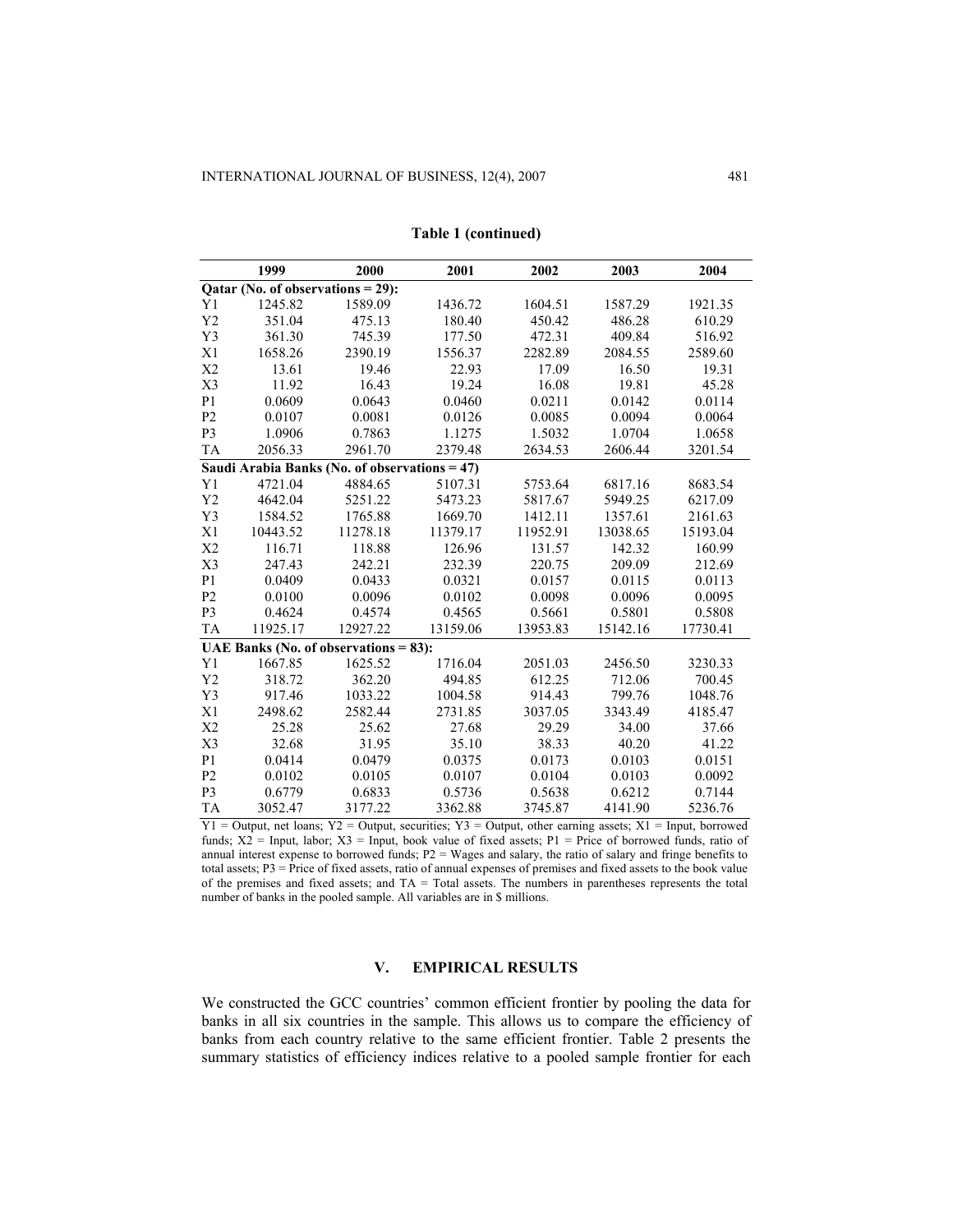year. This table also displays the mean of efficiency indices for all countries during the entire sample period. The mean of overall efficiency scores for all banks in GCC countries is 77.59 percent, indicating that GCC banks on average could have saved 22.41 percent of their actual total costs had they been operating on the common efficient frontier<sup>10</sup>. The overall inefficiency of GCC banks is due to both allocative (input-mix sub-optimization) and technical (over-utilization of inputs) inefficiencies. The average allocative efficiency of the banks in the sample is 86.12 percent, indicating that the banks on average could have saved 13.88 percent in costs if they have used the most appropriate input-mix (optimal input-mix). At the same time, the technical efficiency of the average bank in the sample is 88.13 percent, suggesting that banks on average used 11.87 percent more output than the most efficient bank(s) in the sample.

It is also interesting to note that there is a decline in the overall efficiency score of banks in GCC countries from 1999 to 2004. This decline in the overall efficiency is caused by the decrease in allocative rather than technical efficiency (and its component of pure technical rather than scale efficiency). The examination of the standard deviation of efficiency indices reveals that the variation of efficiency indices, although different over time and across the sampled countries, is relatively stable over the period under study.

To better understand the comparative cost and efficiency advantages of banks in different GCC countries, Table 3 displays the results of country specific efficiency indices per year and their mean values over the period of 1999-2004<sup>11</sup>. The mean values of efficiency measures for the six GCC countries show that banks in Oman, on average, have been the most efficient among GCC countries followed narrowly by banks in Bahrain and Kuwait, with Saudi Arabia being the least efficient. However, the efficiency scores of banks in Oman and Kuwait have been descending from 1999 to 2004, while at the same time the efficiency measures of banks in Bahrain have been ascending such that efficiency of banks in Bahrain surpasses Kuwaiti banks after year  $2000^{12}$ . The decline in the overall efficiency score of banks in Oman and Kuwait during the 1999-2004 period is a result of the decline in both allocative and overall technical (and its components, PTE and SE) efficiencies. At the same time, improvement in the overall efficiency score of Bahrain is due to improvement in overall technical (and its components PTE and SE) rather than allocative efficiency.

The trend of the efficiency indices for the other three GCC countries for the period of 1999-2004, namely Qatar, Saudi Arabia and UAE, has been mixed. For the period under study, there has been some improvement in the overall efficiency of UAE banks, but a substantial deterioration in the overall efficiency of banks in Qatar and Saudi Arabia is noticeable. The low and declining overall efficiency of banks in Qatar and Saudi Arabia is a consequence of a sharp decline in the allocative efficiency of the banks in these two countries. The increase in the overall efficiency of UAE banks is due to increases in both allocative and technical efficiency. Although not given in the table, the variation of efficiency indices as measured by the standard deviation of efficiency scores are relatively more stable in Oman and Bahrain than in any other GCC countries, with the most volatile being Saudi Arabia. It appears that, in terms of banking efficiency, the GCC countries can be dichotomized as either high efficient banking environment consisting of Oman and Bahrain and to a lesser extent Kuwait, and low efficient banking environment consisting of UAE, Qatar and Saudi Arabia.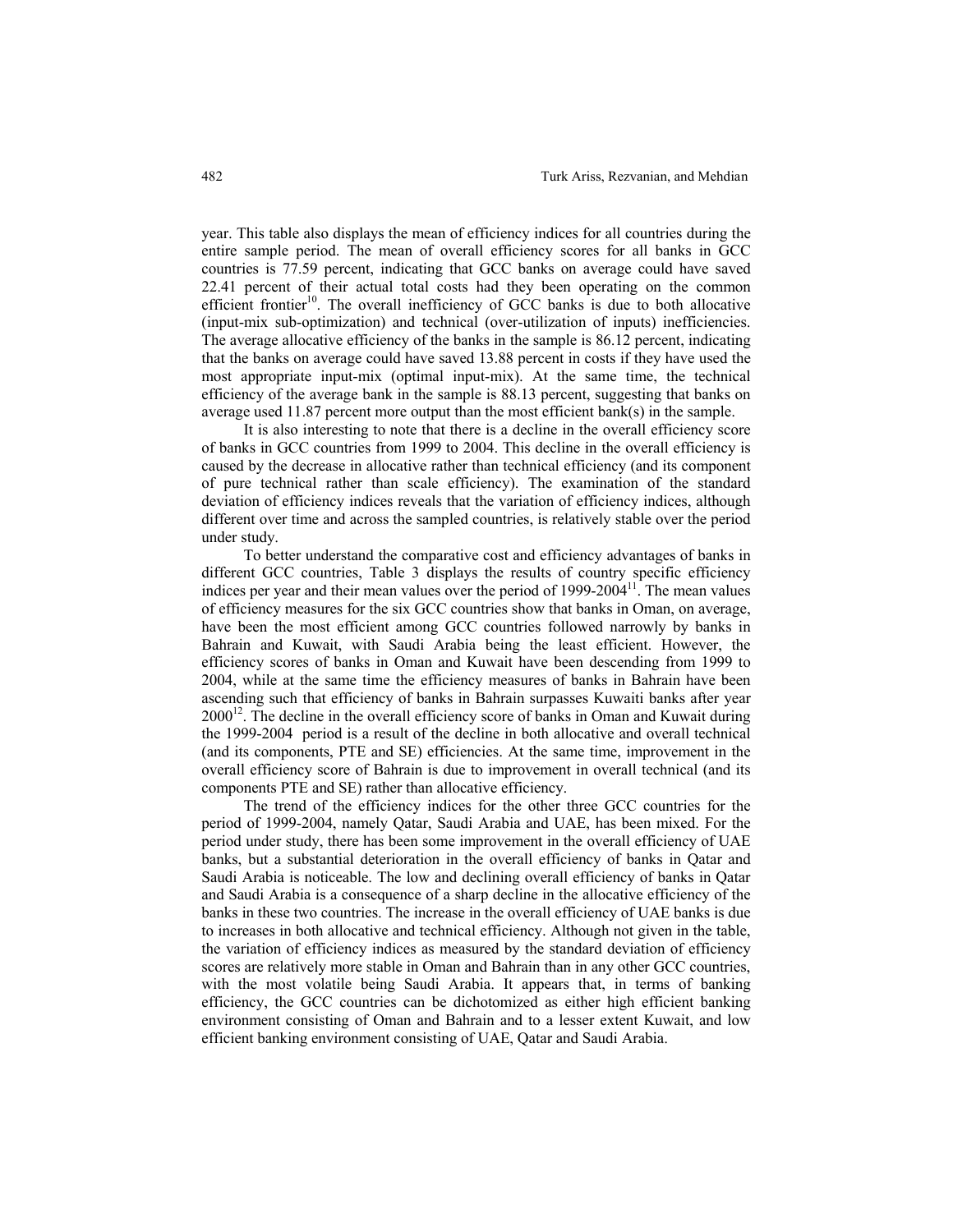|            | 1999   | 2000   | 2001   | 2002   | 2003   | 2004   | Mean   |
|------------|--------|--------|--------|--------|--------|--------|--------|
| Mean:      |        |        |        |        |        |        |        |
| OE         | 0.7755 | 0.8445 | 0.8232 | 0.7852 | 0.7116 | 0.7151 | 0.7759 |
| AE         | 0.9079 | 0.9348 | 0.9145 | 0.8852 | 0.8205 | 0.7045 | 0.8612 |
| <b>OTE</b> | 0.8540 | 0.9033 | 0.8984 | 0.8823 | 0.8576 | 0.8923 | 0.8813 |
| <b>PTE</b> | 0.9169 | 0.9433 | 0.9407 | 0.9368 | 0.9071 | 0.9237 | 0.9281 |
| <b>NTE</b> | 0.9152 | 0.9302 | 0.9279 | 0.9177 | 0.9013 | 0.9153 | 0.9179 |
| <b>SE</b>  | 0.9301 | 0.9575 | 0.9547 | 0.9422 | 0.9452 | 0.9663 | 0.9493 |
| Stand Dev: |        |        |        |        |        |        |        |
| <b>OE</b>  | 0.1575 | 0.1027 | 0.1222 | 0.1467 | 0.1856 | 0.1673 |        |
| AE         | 0.1073 | 0.0467 | 0.0646 | 0.0869 | 0.1228 | 0.1178 |        |
| <b>OTE</b> | 0.1333 | 0.0983 | 0.1022 | 0.1079 | 0.1349 | 0.1132 |        |
| <b>PTE</b> | 0.0959 | 0.0822 | 0.0809 | 0.0926 | 0.1183 | 0.1049 |        |
| <b>NTE</b> | 0.0969 | 0.0873 | 0.0912 | 0.1061 | 0.1196 | 0.1063 |        |
| <b>SE</b>  | 0.0916 | 0.0584 | 0.0636 | 0.0689 | 0.0739 | 0.0546 |        |
| Min:       |        |        |        |        |        |        |        |
| <b>OE</b>  | 0.4600 | 0.6400 | 0.5900 | 0.5100 | 0.3800 | 0.4100 |        |
| AE         | 0.4600 | 0.8369 | 0.7473 | 0.6707 | 0.5672 | 0.5769 |        |
| <b>OTE</b> | 0.5900 | 0.7100 | 0.7000 | 0.6600 | 0.6100 | 0.6700 |        |
| <b>PTE</b> | 0.6900 | 0.7100 | 0.7100 | 0.6900 | 0.6200 | 0.6800 |        |
| <b>NTE</b> | 0.6900 | 0.7100 | 0.7100 | 0.6900 | 0.6000 | 0.6700 |        |
| SЕ         | 0.5900 | 0.7100 | 0.7000 | 0.7396 | 0.6700 | 0.7400 |        |
| Max:       |        |        |        |        |        |        |        |
| OE         | 1.0000 | 1.0000 | 1.0000 | 1.0000 | 1.0000 | 1.0000 |        |
| AE         | 1.0000 | 1.0000 | 1.0000 | 1.0000 | 1.0000 | 1.0000 |        |
| <b>OTE</b> | 1.0000 | 1.0000 | 1.0000 | 1.0000 | 1.0000 | 1.0000 |        |
| <b>PTE</b> | 1.0000 | 1.0000 | 1.0000 | 1.0000 | 1.0000 | 1.0000 |        |
| <b>NTE</b> | 1.0000 | 1.0000 | 1.0000 | 1.0000 | 1.0000 | 1.0000 |        |
| <b>SE</b>  | 1.0000 | 1.0000 | 1.0000 | 1.0000 | 1.0000 | 1.0000 |        |

**Table 2**  Summary statistics of the efficiency measures of all banks in GCC countries relative to the pooled sample common efficient frontier, 1999-2004.

 $OE =$  Overall efficiency;  $AE =$  Allocative efficiency;  $OTE =$  Overall technical efficiency;  $PTE =$  Pure Technical efficiency; NTE = Non Technical Efficiency; and SE = Scale efficiency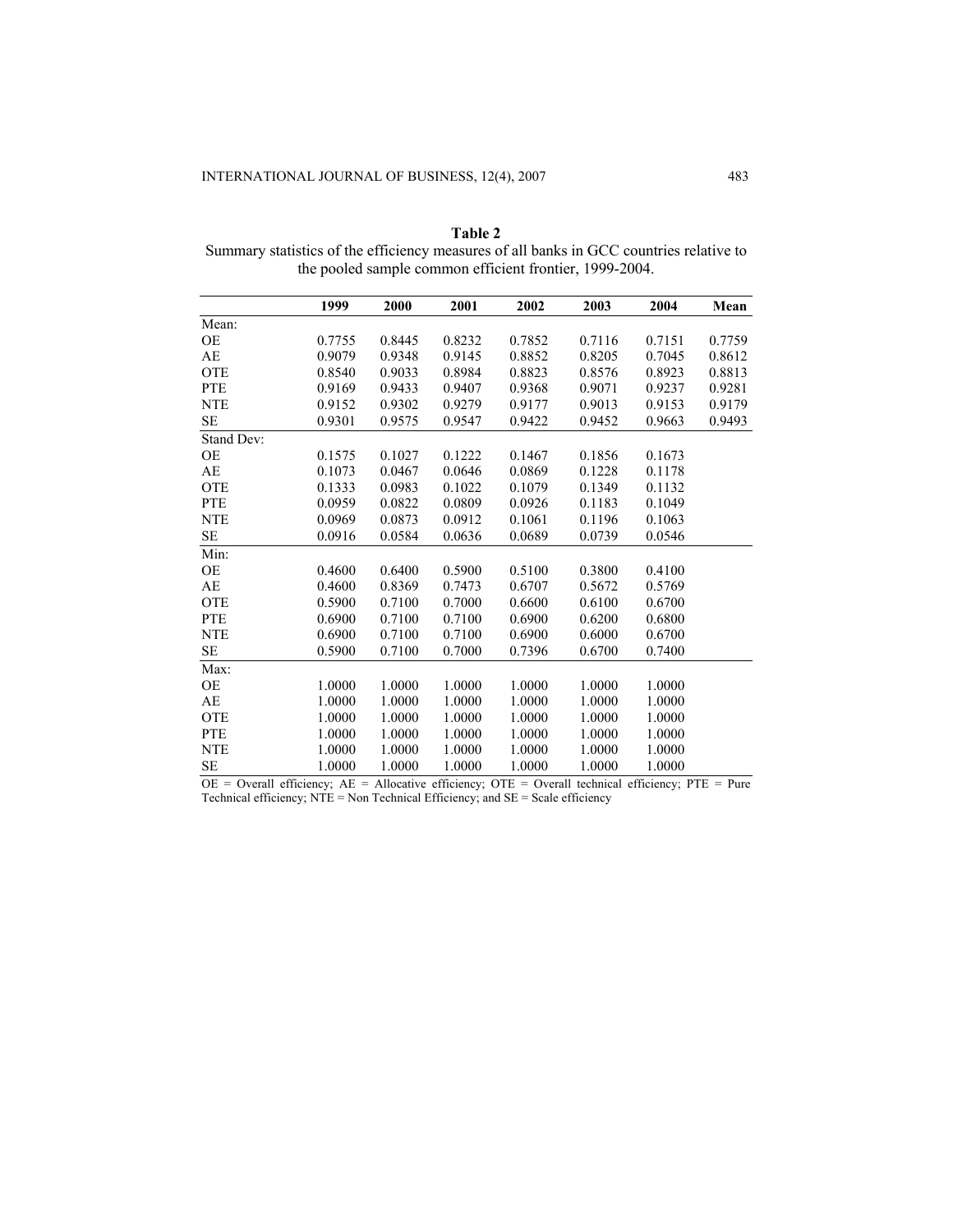| Table 3                                                                          |
|----------------------------------------------------------------------------------|
| Mean efficiency measures of banks in GCC countries relative to the pooled sample |
| common efficient frontiers, 1999-2004 (not deflated)                             |

|                                                | 1999   | 2000              | 2001   | 2002   | 2003   | 2004   | Mean   |
|------------------------------------------------|--------|-------------------|--------|--------|--------|--------|--------|
| Bahrain Banks (No. of observations = 35):      |        |                   |        |        |        |        |        |
| OE                                             | 0.8317 | 0.9217            | 0.9350 | 0.9050 | 0.8400 | 0.8420 | 0.8792 |
| AE                                             | 0.9355 | 0.9681            | 0.9630 | 0.9589 | 0.8866 | 0.8778 | 0.9317 |
| OTE                                            | 0.8883 | 0.9517            | 0.9700 | 0.9433 | 0.9433 | 0.9540 | 0.9418 |
| <b>PTE</b>                                     | 0.9533 | 0.9717            | 0.9850 | 0.9783 | 0.9600 | 0.9660 | 0.9691 |
| <b>NTE</b>                                     | 0.9533 | 0.9650            | 0.9833 | 0.9750 | 0.9600 | 0.9660 | 0.9671 |
| SE                                             | 0.9317 | 0.9796            | 0.9849 | 0.9644 | 0.9818 | 0.9879 | 0.9716 |
| Kuwait Banks (No. of observations = 36):       |        |                   |        |        |        |        |        |
| OE                                             | 0.9283 | 0.9167            | 0.9350 | 0.8967 | 0.8433 | 0.7783 | 0.8831 |
| AE                                             | 0.9462 | 0.9479            | 0.9459 | 0.9339 | 0.8731 | 0.8134 | 0.9101 |
| OTE                                            | 0.9800 | 0.9667            | 0.9883 | 0.9600 | 0.9683 | 0.9583 | 0.9703 |
| <b>PTE</b>                                     | 0.9917 | 0.9750            | 1.0000 | 0.9767 | 0.9967 | 0.9833 | 0.9872 |
| <b>NTE</b>                                     | 0.9917 | 0.9733            | 1.0000 | 0.9750 | 0.9967 | 0.9833 | 0.9767 |
| SE                                             | 0.9882 | 0.9912            | 0.9883 | 0.9832 | 0.9717 | 0.9748 | 0.9829 |
| Oman Banks (No. of observations = $30$ ):      |        |                   |        |        |        |        |        |
| <b>OE</b>                                      | 0.9460 | 0.9160            | 0.8820 | 0.8980 | 0.8780 | 0.8540 | 0.8957 |
| AE                                             | 0.9611 | 0.9249            | 0.8872 | 0.8997 | 0.9267 | 0.8854 | 0.9142 |
| OTE                                            | 0.9840 | 0.9900            | 0.9940 | 0.9980 | 0.9440 | 0.9620 | 0.9787 |
| <b>PTE</b>                                     | 0.9900 | 1.0000            | 1.0000 | 1.0000 | 0.9800 | 0.9720 | 0.9903 |
| <b>NTE</b>                                     | 0.9900 | 0.9900            | 0.9940 | 0.9980 | 0.9800 | 0.9620 | 0.9857 |
| SE                                             | 0.9937 | 0.9900            | 0.9940 | 0.9980 | 0.9635 | 0.9893 | 0.9881 |
| Qatar (No. of observations =                   |        | $\overline{29}$ : |        |        |        |        |        |
| OE                                             | 0.8950 | 0.8000            | 0.7880 | 0.7820 | 0.6250 | 0.6333 | 0.7539 |
| AE                                             | 0.9701 | 0.9430            | 0.9124 | 0.9258 | 0.7789 | 0.7323 | 0.8771 |
| OTE                                            | 0.9200 | 0.8533            | 0.8640 | 0.8400 | 0.7900 | 0.8550 | 0.8537 |
| <b>PTE</b>                                     | 0.9500 | 0.8933            | 0.9120 | 0.8920 | 0.8267 | 0.8650 | 0.8898 |
| <b>NTE</b>                                     | 0.9425 | 0.8533            | 0.8640 | 0.8400 | 0.7912 | 0.8617 | 0.8539 |
| <b>SE</b>                                      | 0.9668 | 0.9524            | 0.9469 | 0.9454 | 0.9597 | 0.9881 | 0.9599 |
| Saudi Arabia Banks (No. of observations = 47): |        |                   |        |        |        |        |        |
| <b>OE</b>                                      | 0.6300 | 0.7013            | 0.6663 | 0.5938 | 0.5213 | 0.5129 | 0.6043 |
| AE                                             | 0.9393 | 0.9135            | 0.8695 | 0.7867 | 0.7462 | 0.7066 | 0.8269 |
| OTE                                            | 0.6688 | 0.7675            | 0.7663 | 0.7575 | 0.6975 | 0.7271 | 0.7308 |
| PTE                                            | 0.8300 | 0.8588            | 0.8500 | 0.8400 | 0.8338 | 0.8214 | 0.8390 |
| <b>NTE</b>                                     | 0.8300 | 0.8575            | 0.8475 | 0.8363 | 0.8338 | 0.8214 | 0.8378 |
| SE                                             | 0.8171 | 0.9027            | 0.9088 | 0.9091 | 0.8489 | 0.8974 | 0.8807 |
| UAE Banks (No. of observations = $83$ ):       |        |                   |        |        |        |        |        |
| OE                                             | 0.6662 | 0.8464            | 0.8086 | 0.7564 | 0.6864 | 0.7293 | 0.7489 |
| AE                                             | 0.8184 | 0.9287            | 0.9163 | 0.8694 | 0.7918 | 0.7947 | 0.8532 |
| OTE                                            | 0.8238 | 0.9129            | 0.8829 | 0.8679 | 0.8629 | 0.9157 | 0.8777 |
| PTE                                            | 0.8808 | 0.9564            | 0.9371 | 0.9507 | 0.8964 | 0.9421 | 0.9273 |
| <b>NTE</b>                                     | 0.8777 | 0.9336            | 0.9186 | 0.9143 | 0.8929 | 0.9214 | 0.9098 |
| <b>SE</b>                                      | 0.9363 | 0.9545            | 0.9424 | 0.9130 | 0.9609 | 0.9717 | 0.9465 |

 $OE = Overall$  efficiency;  $AE = Allocative$  efficiency;  $OTE = Overall$  technical efficiency;  $PTE = Pure$ Technical efficiency;  $\overrightarrow{NTE}$  = Non Technical Efficiency; and  $\overrightarrow{SE}$  = Scale efficiency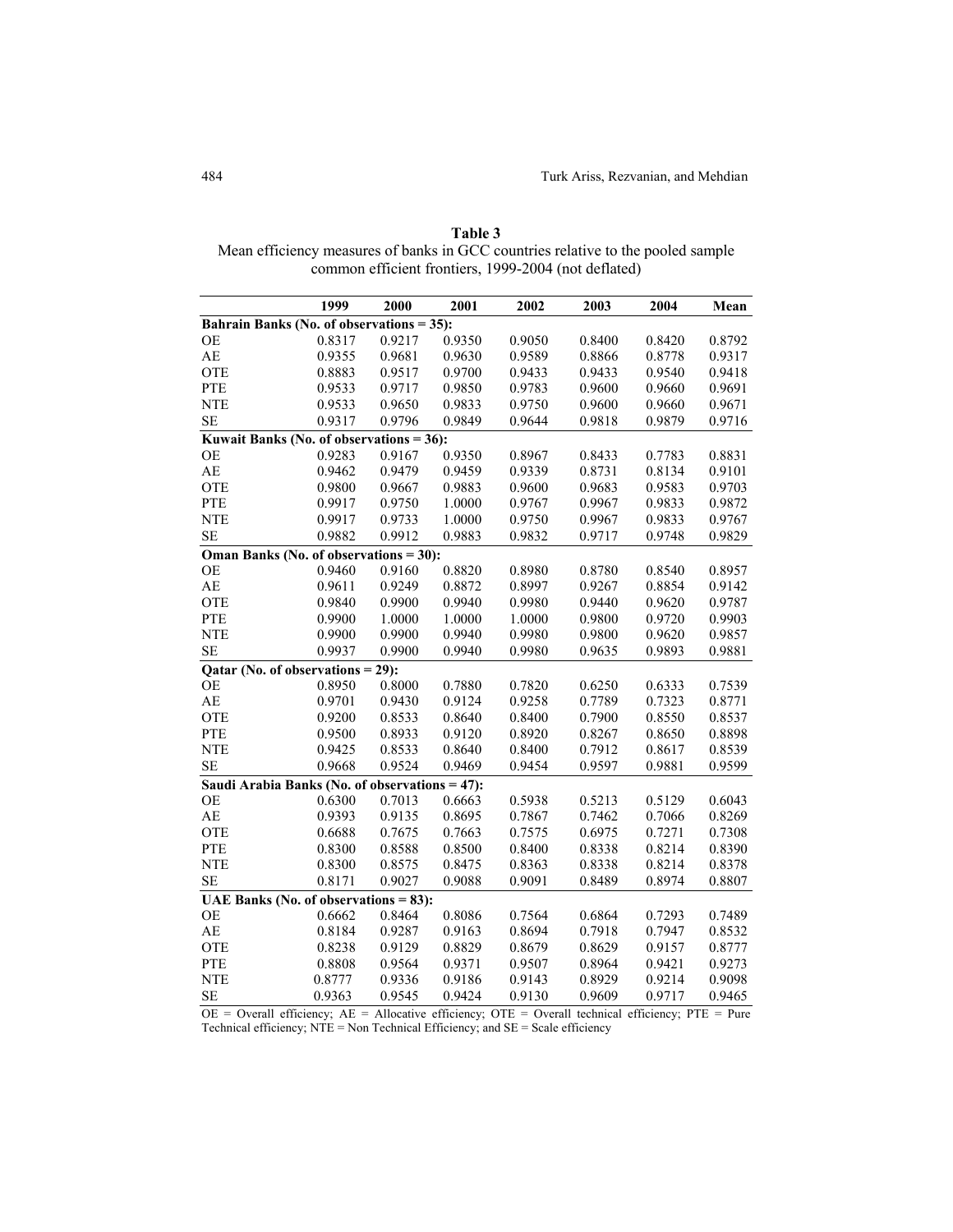|                                                | 1999           | 2000                    | 2001           | 2002                    | 2003                     | 2004                    | <b>Total</b>   |
|------------------------------------------------|----------------|-------------------------|----------------|-------------------------|--------------------------|-------------------------|----------------|
| Bahrain Banks (No. of observations = 35):      |                |                         |                |                         |                          |                         |                |
| OE                                             |                | 3                       | $\sqrt{2}$     | $\overline{c}$          | 3                        | $\overline{c}$          | 13             |
| $\mathbf{A}\mathbf{E}$                         | 1              | $\mathbf{1}$            | $\overline{c}$ | $\overline{c}$          | $\overline{\mathbf{3}}$  | $\overline{2}$          | 11             |
| <b>OTE</b>                                     | $\overline{2}$ | $\overline{c}$          | $\overline{c}$ | 3                       | $\overline{\mathbf{4}}$  | $\overline{c}$          | 15             |
| <b>PTE</b>                                     | 3              | $\overline{\mathbf{3}}$ | $\overline{4}$ | 4                       | 4                        | $\overline{\mathbf{3}}$ | 21             |
| <b>NTE</b>                                     | 3              | $\overline{\mathbf{3}}$ | $\overline{4}$ | $\overline{4}$          | $\overline{\mathbf{4}}$  | $\overline{\mathbf{3}}$ | 21             |
| $\rm SE$                                       | $\mathfrak{D}$ | $\mathfrak{D}$          | 3              | 3                       | $\overline{\mathcal{L}}$ | $\overline{3}$          | 17             |
| Kuwait Banks (No. of observations = $36$ ):    |                |                         |                |                         |                          |                         |                |
| <b>OE</b>                                      | 2              | 0                       | 1              | 1                       | $\overline{0}$           | $\overline{0}$          | $\overline{4}$ |
| $\mathbf{A}\mathbf{E}$                         | $\overline{c}$ | $\overline{0}$          | $\mathbf{1}$   | $\mathbf{1}$            | $\boldsymbol{0}$         | $\boldsymbol{0}$        | $\overline{4}$ |
| <b>OTE</b>                                     | 4              | 4                       | 4              | $\overline{c}$          | 4                        | 4                       | 22             |
| <b>PTE</b>                                     | 5              | 4                       | 6              | $\overline{\mathbf{3}}$ | 5                        | 5                       | 28             |
| <b>NTE</b>                                     | 5              | 4                       | 6              | $\overline{\mathbf{3}}$ | 5                        | 5                       | 28             |
| $\rm SE$                                       | 4              | 4                       | $\overline{4}$ | 3                       | 5                        | $\overline{4}$          | 24             |
| Oman Banks (No. of observations = 30):         |                |                         |                |                         |                          |                         |                |
| <b>OE</b>                                      |                | 1                       | 1              | $\mathbf{1}$            | $\overline{c}$           | 1                       | $\tau$         |
| $\mathbf{A}\mathbf{E}$                         | 1              | 1                       | $\mathbf{1}$   | $\mathbf{1}$            | $\overline{c}$           | 1                       | $\tau$         |
| <b>OTE</b>                                     | 4              | $\overline{c}$          | $\overline{4}$ | 4                       | $\overline{c}$           | 3                       | 19             |
| PTE                                            | 4              | 5                       | 5              | 5                       | $\overline{\mathbf{3}}$  | $\overline{\mathbf{3}}$ | 25             |
| <b>NTE</b>                                     | 4              | $\overline{c}$          | 4              | 4                       | $\overline{\mathbf{3}}$  | $\overline{\mathbf{3}}$ | 20             |
| <b>SE</b>                                      | 4              | $\mathfrak{D}$          | 4              | 4                       | $\overline{2}$           | 3                       | 19             |
| Qatar (No. of observations $= 29$ ):           |                |                         |                |                         |                          |                         |                |
| <b>OE</b>                                      | $\overline{c}$ | 0                       | $\mathbf{1}$   | $\mathbf{1}$            | 1                        | $\boldsymbol{0}$        | 5              |
| $\mathbf{A}\mathbf{E}$                         | $\overline{c}$ | 1                       | $\,1$          | $\mathbf{1}$            | $\mathbf{1}$             | $\boldsymbol{0}$        | 6              |
| <b>OTE</b>                                     | $\overline{c}$ | 1                       | $\overline{c}$ | $\overline{c}$          | $\overline{c}$           | $\overline{c}$          | 11             |
| PTE                                            | $\overline{c}$ | 1                       | $\overline{c}$ | $\overline{c}$          | $\overline{\mathbf{3}}$  | $\overline{c}$          | 12             |
| <b>NTE</b>                                     | $\overline{c}$ | 1                       | $\overline{2}$ | $\overline{c}$          | $\overline{2}$           | $\overline{2}$          | 11             |
| <b>SE</b>                                      | $\mathfrak{D}$ | 1                       | $\overline{2}$ | $\overline{3}$          | $\overline{3}$           | $\overline{2}$          | 13             |
| Saudi Arabia Banks (No. of observations = 47): |                |                         |                |                         |                          |                         |                |
| <b>OE</b>                                      | 0              | 0                       | $\theta$       | $\boldsymbol{0}$        | $\boldsymbol{0}$         | $\boldsymbol{0}$        | $\mathbf{0}$   |
| $\mathbf{A}\mathbf{E}$                         | 4              | $\theta$                | $\theta$       | $\boldsymbol{0}$        | $\theta$                 | $\boldsymbol{0}$        | 4              |
| <b>OTE</b>                                     | $\theta$       | $\overline{0}$          | $\mathbf{0}$   | $\theta$                | $\mathbf{0}$             | $\mathbf{0}$            | $\mathbf{0}$   |
| PTE                                            | $\overline{2}$ | $\overline{c}$          | 1              | 1                       | 1                        | $\overline{c}$          | 9              |
| <b>NTE</b>                                     | $\overline{2}$ | $\overline{c}$          | 1              | 1                       | 1                        | $\overline{c}$          | 9              |
| $\rm SE$                                       | $\theta$       | 1                       | $\theta$       | $\theta$                | $\theta$                 | $\mathbf{1}$            | $\overline{2}$ |
| UAE Banks (No. of observations $= 83$ ):       |                |                         |                |                         |                          |                         |                |
| <b>OE</b>                                      | 0              | $\overline{\mathbf{c}}$ | 1              | $\mathbf{1}$            | $\boldsymbol{0}$         | $\boldsymbol{0}$        | $\overline{4}$ |
| AE                                             | $\theta$       | $\overline{c}$          | 1              | 1                       | 1                        | $\overline{0}$          | 5              |
| OTE                                            | $\overline{c}$ | $\overline{\mathbf{4}}$ | $\overline{2}$ | 1                       | 3                        | 6                       | 18             |
| PTE                                            | $\overline{c}$ | 9                       | $\overline{7}$ | 8                       | 5                        | 7                       | 38             |
| <b>NTE</b>                                     | $\overline{c}$ | 6                       | 5              | 6                       | 5                        | 6                       | 30             |
| $\rm SE$                                       | $\overline{2}$ | 4                       | $\overline{c}$ | 1                       | $\overline{4}$           | $\overline{7}$          | 20             |

**Table 4**  Number of banks in GCC countries with efficiency score of equal one, 1999-2004.

 $OE = Overall$  efficiency;  $AE = Allocative$  efficiency;  $OTE = Overall$  technical efficiency;  $PTE = Pure$ Technical efficiency; NTE = Non Technical Efficiency; and SE = Scale efficiency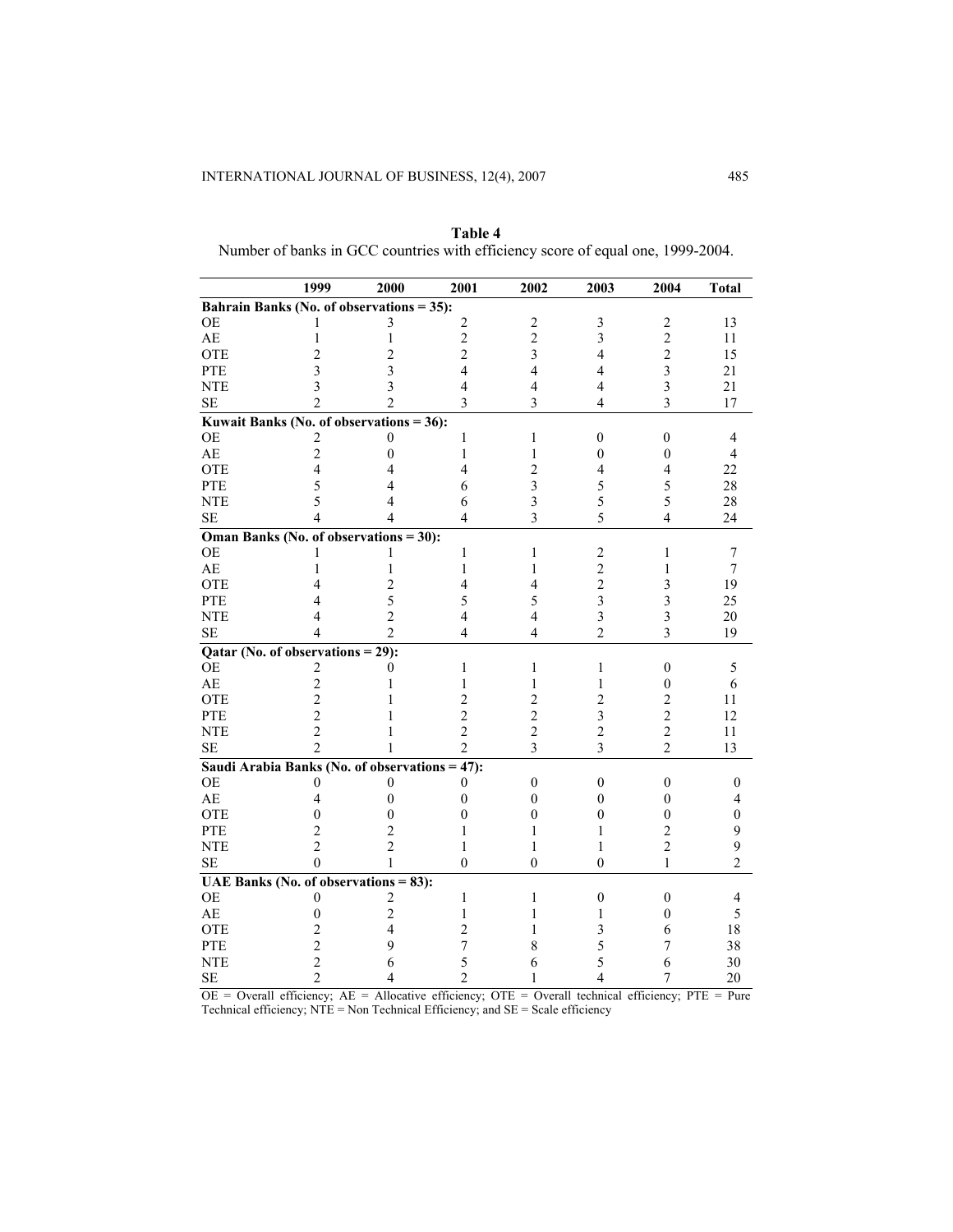To explore which GCC country dominates the common efficient frontier, we sort the number of banks with efficiency indices equal to unity and display the result in Table 4. As can be observed, the figures in this table confirm the findings presented in Table 3 that the Bahraini and Omani banks demonstrate a clear dominance in efficiency performance. For example, out of 35 banks operating in Bahrain between 1999 and 2004, the number of banks with dominant overall, allocative and technical efficiency was 13, 11 and 15, representing 37.14, 31.43, and 42.86 percent of total banks respectively. Over the same period, the corresponding numbers for Omani banks were 7, 7 and 19, representing 23.33, 23.33, and 63.33 percent of the sample respectively. Please note that while the percentage of Omani banks falling on the efficient frontier is less than the Bahraini banks, the efficiency scores of the remaining Omani banks are so high that the overall average is higher for Omani than for Bahraini banks.

Table 5 presents the results of the returns to scale of banks in the six GCC countries. Out of 260 observations, a total of 95 banks (36.54%) operate at constant returns to scale. Of the remaining 165 banks, 57 banks (21.92%) operate at increasing, and 108 banks (41.54%) operate at decreasing returns to scale. These figures show that the majority of banks in GCC countries (78%) operate either at optimal or above their optimal size. This finding implies that there exists a very limited opportunity for GCC banks to improve efficiency through expanding their size of operation. Hence, policies towards liberation of mergers and acquisitions among banks should be restrained in these countries at this point in time. However, the only exceptions are banks in Qatar and UAE where 38.71 and 33.73 percent of banks operate at increasing returns to scale, and where policies with the purpose of supporting bank mergers and acquisitions are reasonably justified.

Table 6 includes the descriptive statistics of overall technical efficiency change (∆OTE), technological change (∆TC) and productivity change (Malmquist productivity index, M) for all GCC banks as well as for each of the GCC countries over the period of 1999-2004. The results show that between 1999 and 2004, GCC banks on average have experienced a decline in productivity. In general, the decline in the productivity index is caused by technological regress, despite an improvement in overall technical efficiency. Examination of the Malmquist productivity index of individual GCC countries reveals the same trend. Specifically, banks in all GCC countries have experienced deterioration in their productivity due to technological regress, in spite of the evident improvement in overall technological efficiency of banks in Bahrain, UAE and Saudi Arabia.

# **VI. SUMMARY AND CONCLUSIONS**

A linear programming technique is employed in this paper to investigate the comparative cost efficiency and productivity growth of banks operating in the six GCC countries during the period 1999-2004. The results indicate that there is still room for improvement in the efficiency of banks in GCC countries. Specifically, over the 6 year period, GCC banks displayed, on average, an overall efficiency score of 77.59%. This number implies that these bank could have saved 22.41% of their actual total costs had they been fully overall efficient. This 22.41% inefficiency is due to a combination of allocative inefficiency- inefficiency as a result of selection of sub-optimal input-mixand overall technical inefficiency- inefficiency caused by excessive inputs utilization.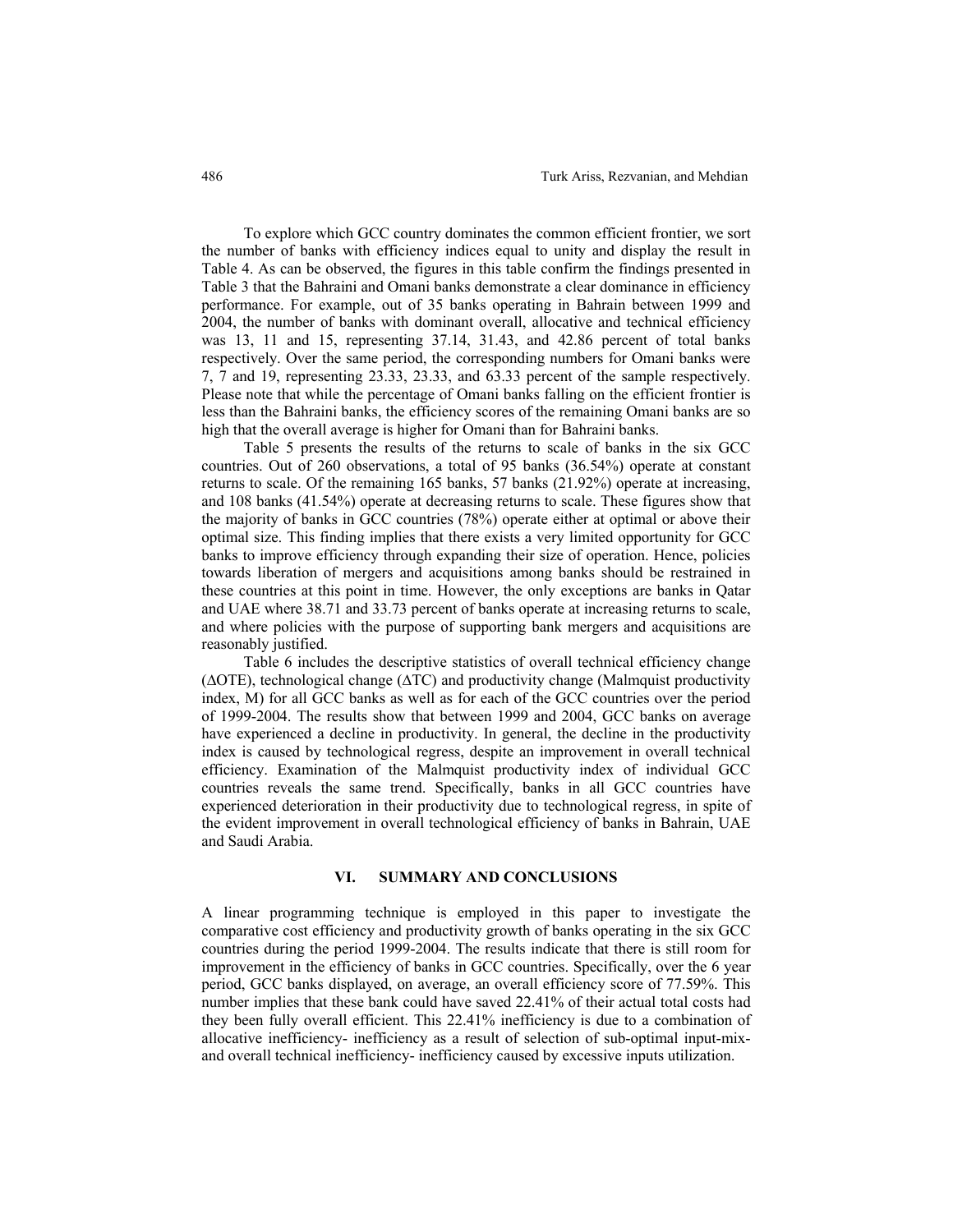|              | 1999                                           | 2000 | 2001     | 2002   | 2003           | 2004           | <b>Total</b>                  |
|--------------|------------------------------------------------|------|----------|--------|----------------|----------------|-------------------------------|
|              | Bahrain Banks (No. of observations = 35):      |      |          |        |                |                |                               |
| <b>IRS</b>   |                                                |      |          |        |                |                | 5                             |
| <b>CRS</b>   |                                                |      |          |        |                |                | 17                            |
| <b>DRS</b>   |                                                |      |          | 2      | $\overline{2}$ | 2              | 13                            |
|              | Kuwait Banks (No. of observations $= 36$ ):    |      |          |        |                |                |                               |
| <b>IRS</b>   |                                                |      |          |        |                |                | $\mathfrak{D}_{\mathfrak{p}}$ |
| <b>CRS</b>   |                                                |      |          |        |                |                | 24                            |
| DRS          |                                                |      | 2        |        |                | 2              | 10                            |
|              | Oman Banks (No. of observations = 30):         |      |          |        |                |                |                               |
| <b>IRS</b>   |                                                |      |          |        |                |                |                               |
| <b>CRS</b>   |                                                |      |          |        |                | 3              | 19                            |
| <b>DRS</b>   |                                                |      | 0        | $_{0}$ | 3              | 0              | 4                             |
|              | Qatar Banks (No. of observations = 29):        |      |          |        |                |                |                               |
| <b>IRS</b>   |                                                |      |          |        |                |                | 12                            |
| <b>CRS</b>   |                                                |      | 2        |        |                | 2              | 13                            |
| <b>DRS</b>   |                                                |      | $\Omega$ | 0      |                | $\overline{2}$ | 4                             |
|              | Saudi Arabia Banks (No. of observations = 47): |      |          |        |                |                |                               |
| <b>IRS</b>   |                                                |      |          |        |                |                | 3                             |
| <b>CRS</b>   |                                                |      |          |        |                |                | 2                             |
| <b>DRS</b>   |                                                |      |          |        | 8              | 6              | 42                            |
|              | UAE Banks (No. of observations $= 83$ ):       |      |          |        |                |                |                               |
| <b>IRS</b>   |                                                |      | 6        |        | 2              |                | 28                            |
| <b>CRS</b>   |                                                |      |          |        |                |                | 20                            |
| <b>DRS</b>   |                                                |      |          |        |                |                | 35                            |
| <b>Total</b> | 42                                             | 42   | 44       | 44     | 45             | 43             | 260                           |

**Table 5**  Returns to scale of GCC banks relative to the pooled sample efficient frontier 1999-2004

**Table 6**  Efficiency change, technological progress and productivity growth; 1999-2004

|              | A OTE  | $\wedge$ TC | М      |
|--------------|--------|-------------|--------|
| All Banks    | 1.0448 | 0.8433      | 0.8811 |
| Bahrain      | 1.0739 | 0.8961      | 0.9623 |
| Kuwait       | 0.9779 | 0.8095      | 0.7916 |
| Oman         | 0.9776 | 0.8232      | 0.8047 |
| Oatar        | 0.9293 | 0.7264      | 0.6751 |
| Saudi Arabia | 1.0872 | 0.8523      | 0.9266 |
| <b>UAE</b>   | 1.1116 | 0.8826      | 0.9811 |

∆ OTE = Overall technical efficiency Change

∆ TC = Technological Change

M = Malmquist Index of Productivity Change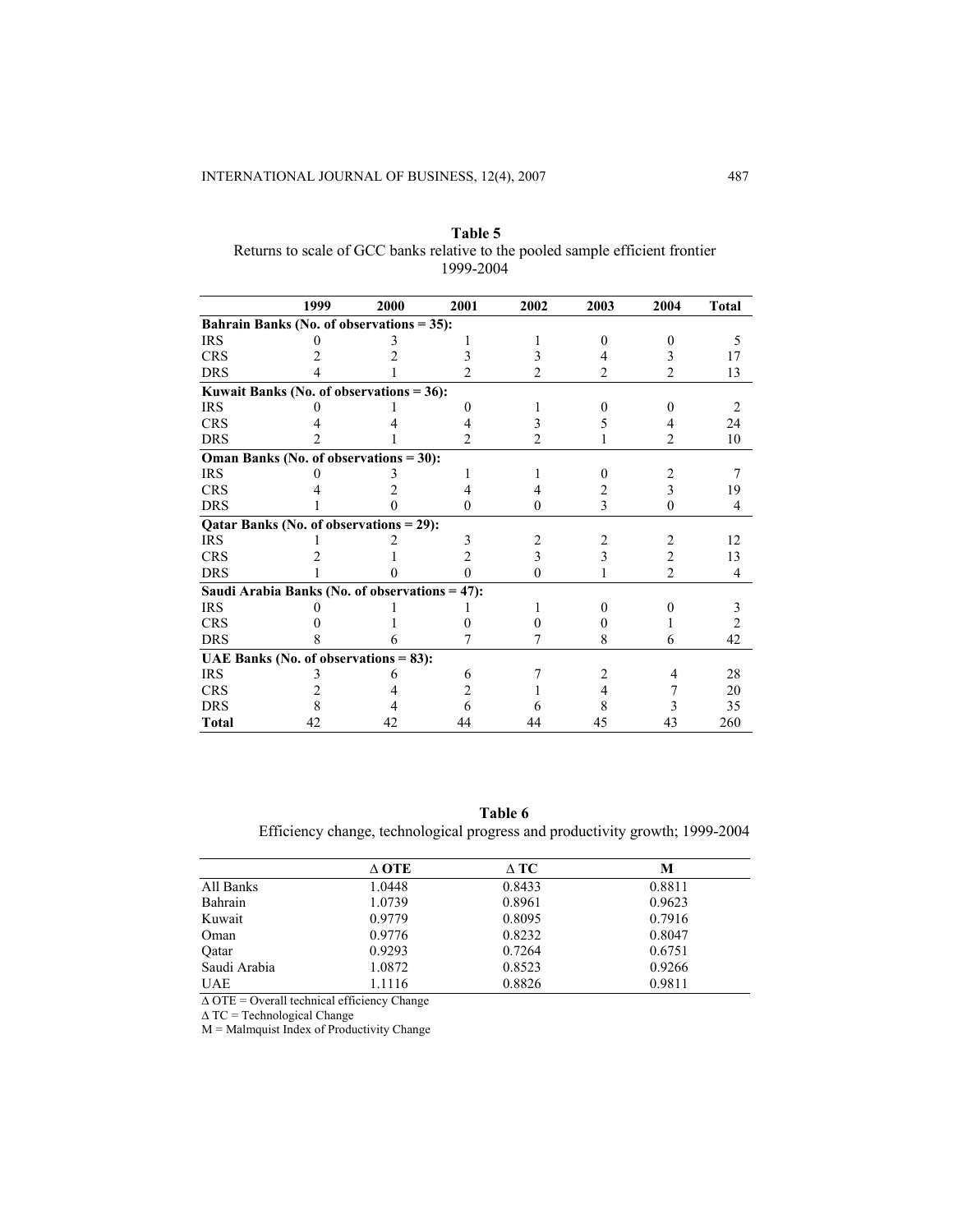Concerning the comparative costs and efficiency advantages of banks in different GCC countries, the study finds that banks in Oman, on average, have been the most efficient among GCC countries, followed closely by banks in Bahrain and Kuwait. On the other extreme, the results point to a low efficient banking environment in UAE and Qatar, with Saudi Arabian banks being the least efficient. However, during the period of this study, the efficiency score of banks in Oman and Kuwait have had a declining trend, but at the same time banks in Bahrain have experienced an improvement in their efficiency scores. It seems that efforts undertaken by the Bahrain Monetary Agency to establish the country as a regional financial center are supported by a rising trend in banks' efficiency. The study also provides evidence to suggest that banks in Oman and Bahrain dominate the common efficient frontier.

Furthermore, examination of the scale efficiency indicates that only 22 percent of banks in GCC countries operate at increasing returns to scale. This finding demonstrates that there is very limited opportunity to improve scale efficiency through internal expansion in domestic markets. However, this conclusion is not inclusive of regional expansion by penetrating into new markets. Such growth opportunities are likely to be facilitated by the openness and financial liberalization requirements following accession to the World Trade Organization by all GCC countries. In the move toward financial sector integration, for example, countries like Saudi Arabia have recently lifted restrictions on other GCC banks to enter their market<sup>13</sup>.

The findings of this study also show that between 1999 and 2004, all the six countries in GCC countries experienced a decline in the productivity of their banking system albeit with different degree. The decline in productivity of banking in Kuwait, Oman and Qatar was due to both technological regress and decline in overall technical efficiency. However, for the remaining countries of the GCC region (Bahrain, Saudi Arabia and UAE), the decline in productivity was the net results of technological regress and improvement in overall technical efficiency.

With full implementation of economic integration and monetary unification among GCC countries by 2010, there will be more consolidation and penetration among banks in GCC member countries. Naturally, the more efficient banks are in a better position to expand their market shares and geographic presence through penetrating in the markets of the less efficient banks. In this regard, we believe that banks in Oman are in a better position to expand their operations in the banking market of less efficient countries such as Saudi Arabia, Qatar and UAE. Actually, there are obvious signs that such penetration is taking place in recent years. For example, Bank of Muscat from Oman plans to enter into project financing deals and has already obtained a license to open a branch in Saudi Arabia, in addition to branches in Kuwait and Qatar. However, banks in Oman should be aware that in order to keep their leading position among GCC countries, they have to reverse their recent trend of declining efficiency scores, otherwise their leading competitor, Bahraini banks whose efficiency has been increasing since 1998, may replace them.

# **ENDNOTES**

1. For a comprehensive review of banking efficiency studies, please refer to Berger and Humphrey (1997) and Berger et al. (1993). Berger and Mester (2003) provide an updated review of the efficiency literature.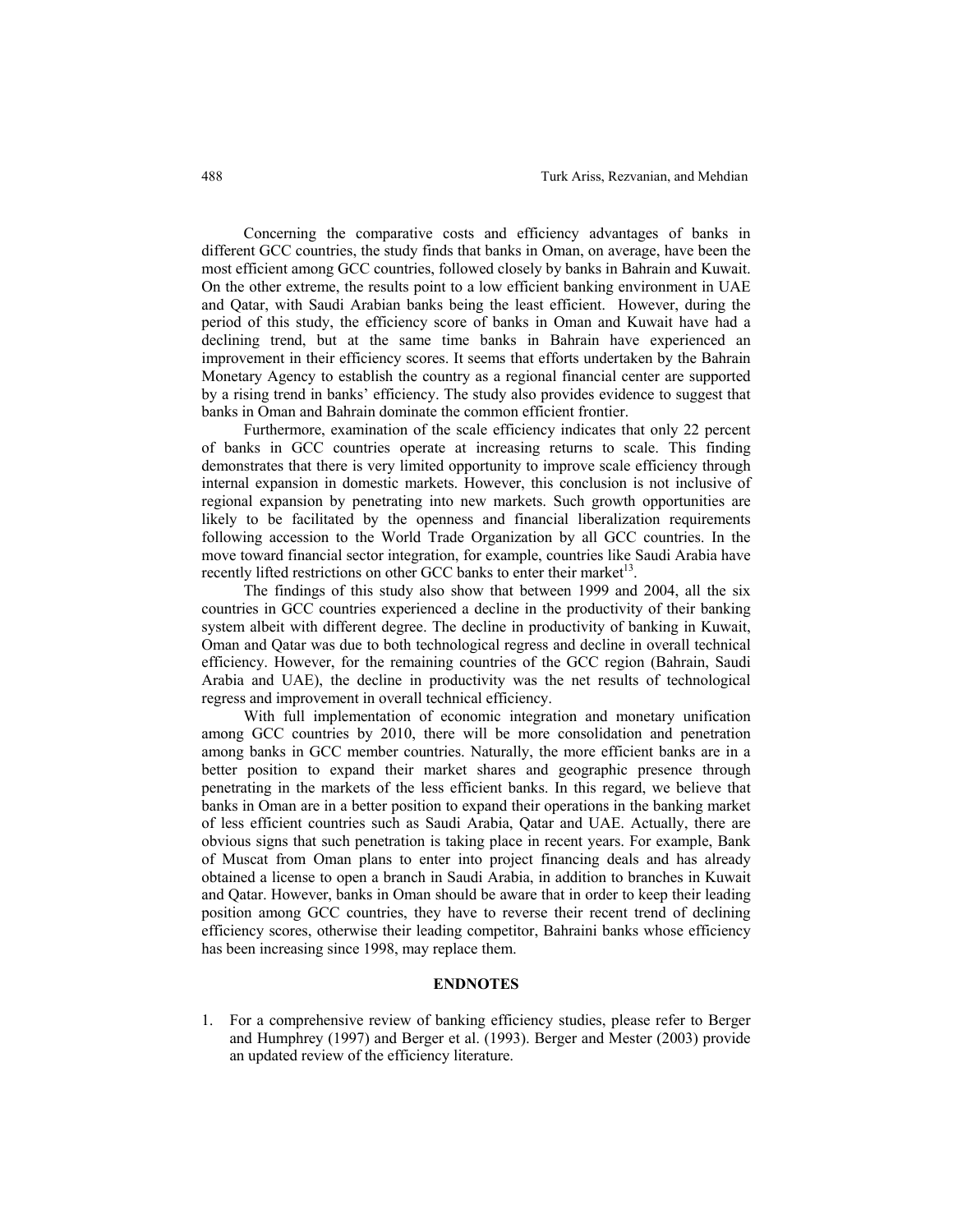- 2. Most of the literature that studied GCC banks is either descriptive in nature or too simplistic. There are very few empirical studies which will be discussed in detail in the review of literature section.
- 3. For example, Bank Muscat plans to enter into project finance deals and it obtained a license to open a branch in Saudi Arabia, in addition to branches in Kuwait and Qatar.
- 4. Two mergers were concluded at the end of the past century; one was between United Saudi Commercial Bank and Saudi Cairo Bank in 1997 and the other merger was concluded between United Saudi Bank with Saudi American Bank (now Samba) in 1999.
- 5. There are 21 local banks in UAE, 25 foreign banks, two specialized banks and around 50 representative offices of other foreign banks.
- 6. The list of banks from each country is provided in the appendix.
- 7. The number of bank employees is not given in the BankScope data set. We were not able to find the number of employees from the banks' published financial statements. We assume that there is a high correlation between bank size and the number of employees in the bank.
- 8. Since our data is cross country panel data, we deflated the output variables by the corresponding GNP deflator of each country to bring output values to real terms, with 1999 set as the base year.
- 9. This observation is interesting since, as discussed in the results section, banks operating in Oman are on average found to be the most cost efficient among GCC countries.
- 10. The measure of overall efficiency obtained in this study for the GCC countries is lower than other studies for different countries. Berger and Mester (1997) report efficiency scores ranging between 88% and 92% for the US, and Altunbas et al. (2001) report a range of 76%-82% for Europe. Please note that any cross country efficiency comparison should be treated with extreme caution.
- 11. The efficiency measures of individual banks and their rankings are available upon request.
- 12. Similar results were obtained by Grigorian and Manole (2005).
- 13. Over the past two years, five GCC banks from Oman, Bahrain, Kuwait and UAE have been granted licenses to open branches in Saudi Arabia.

# **Appendix**

Banks in GCC countries included in this study: 1999-2004

## **Bahrain:**

Ahli United Bank (Bahrain) B.S.C. Arab Banking Corporation BSC Bahrain Saudi Bank (The) BSC Bank of Bahrain and Kuwait B.S.C. Gulf International Bank BSC National Bank of Bahrain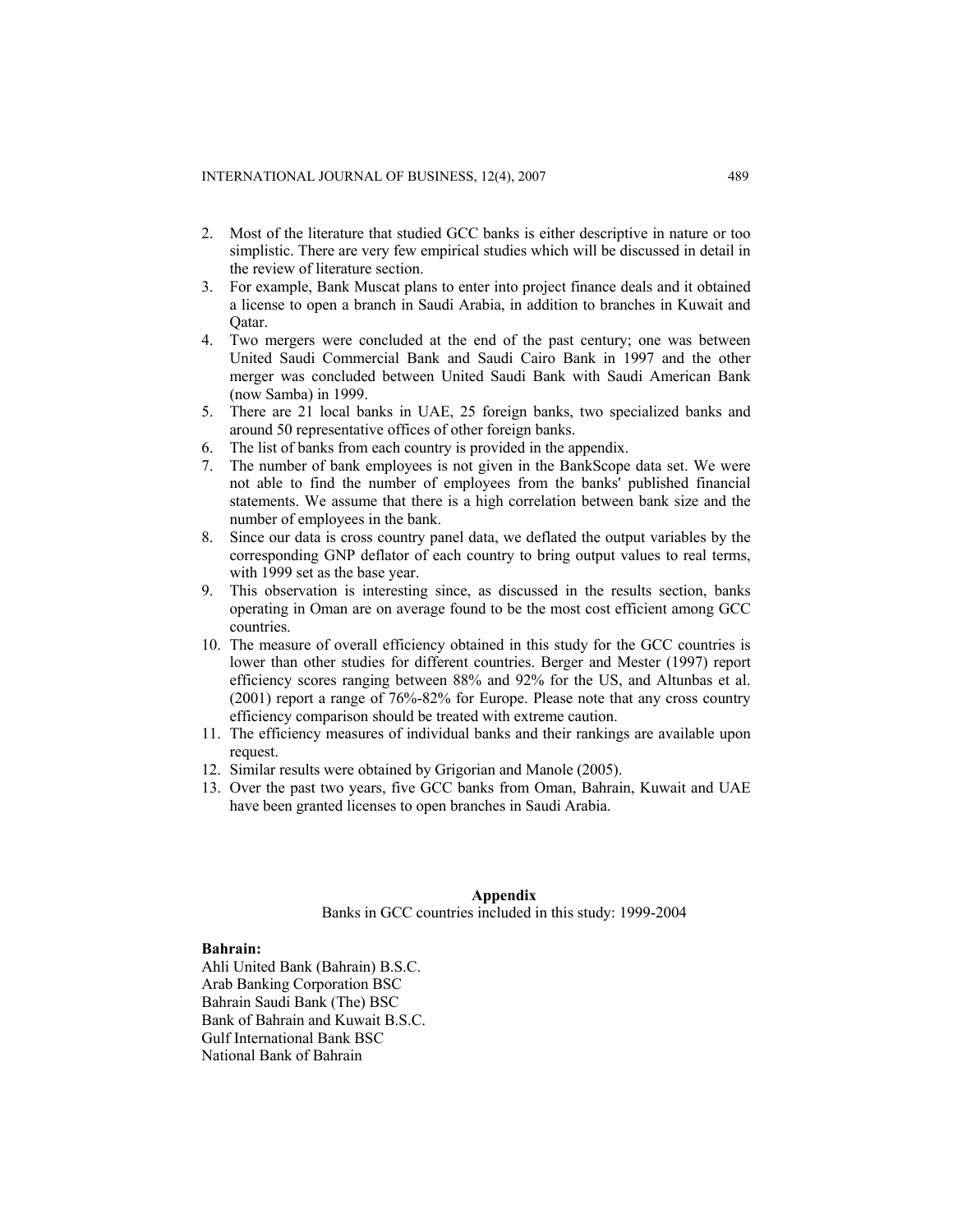#### **Kuwait:**

Alahli Bank of Kuwait (KSC) Bank of Kuwait and The Middle East (The) Burgan Bank SAK Commercial bank of Kuwait SAK (The) Gulf Bank KSC (The) National Bank of Kuwait S.A.K.

# **Oman:**

Bank Dhofar SAOG Bank Muscat SAOG National Bank of Oman Oman Arab Bank Oman International Bank

# **Qatar:**

Ahli Bank QSC Commercial Bank of Qatar (The) QSC Doha Bank International Bank of Qatar Qatar International Development Bank Qatar National Bank

#### **Saudi Arabia:**

Arab National bank Bank Al-Jazira Banque Saudi Fransi National Commercial Bank (The) Riyad Bank Samba Financial Group Saudi British Bank (The) Saudi Hollandi Bank

# **UAE:**

Abu Dhabi Commercial Bank Arab Bank for Investment & Foreign Trade – ARBIFT Bank of Sharjah Commercial Bank International P.S.C. Emirates Bank International PJSC First Gulf Bank Mashreqbank National Bank of Abu Dhabi National Bank of Dubai Public Joint Company National Bank of Fujairah National Bank of Umm Al-Qaiwain RAKBANK – National Bank of Ras Al-Khaimah (P.S.C.) (The) Union National Bank